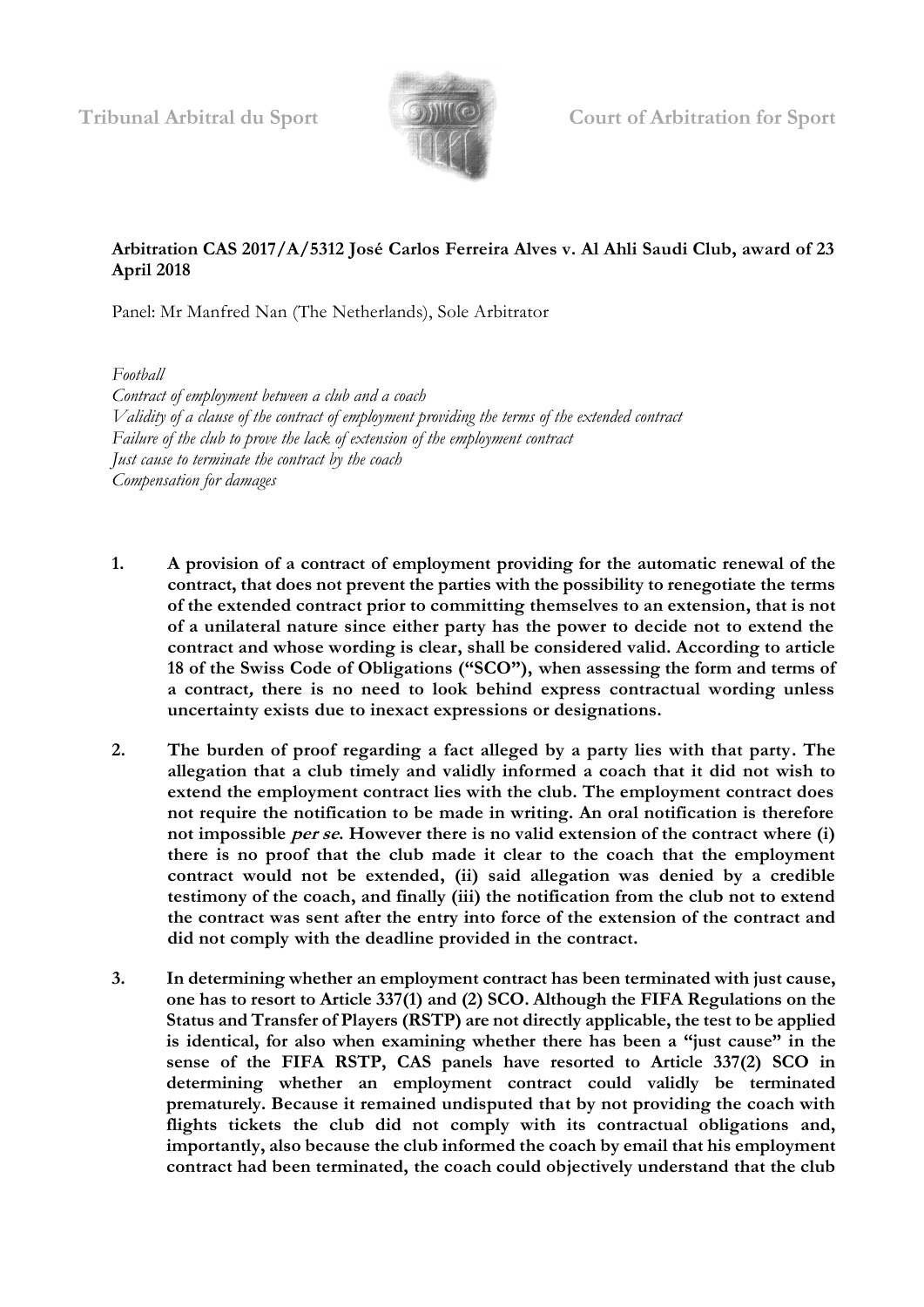**would not comply with its obligations under the extended employment contract and therefore come to the conclusion that the situation did not reasonably permit an expectation that the employment relationship between the parties be continued. Although the coach could have been more active than sending only one email to the club if he was truly fully dedicated to continuing his professional career with the club, the coach's inactivity does not stand in the way of concluding that the coach at the relevant moment in time had a good reason to terminate his employment contract. Notwithstanding the coach's contributory negligence, the coach had just cause to terminate the employment contract prematurely.**

**4. If the employment contract does not contain a liquidated damages clause, therefore, according to Article 337(b)(1) SCO, the coach's damages in principle consist of the full remuneration he was entitled to receive from the club under the extended employment contract. Yet according to Article 44 para. 1 SCO, compensation may be reduced if there are circumstances attributable to the injured party that helped to give rise to or increase the damage. The inactivity of the coach shall be taken into account in awarding compensation.** 

## **I. PARTIES**

- 1. Mr José Carlos Ferreira Alves (the "Appellant" or the "Coach") is a professional football coach of Portuguese nationality.
- 2. Al Ahli Saudi Club (the "Respondent" or the "Club") is a professional football club with its registered office in Jeddah, Saudi Arabia. The Club is registered with the Saudi Arabian Football Federation (the "SAFF"), which in turn is affiliated to the *Fédération Internationale de Football Association* ("FIFA").

## **II. FACTUAL BACKGROUND**

## **A. Background facts**

- 3. Below is a summary of the main relevant facts, as established on the basis of the written submissions of the parties, the hearing and the evidence examined in the course of the proceedings. This background information is given for the sole purpose of providing a synopsis of the matter in dispute. Additional facts may be set out, where relevant, in connection with the legal discussion.
- 4. On 28 July 2012, the Coach and the Club entered into an employment contract (the "Employment Contract") for two sporting seasons, valid as from 28 July 2012 until 27 July 2014. The Employment Contract contains, *inter alia*, the following relevant terms: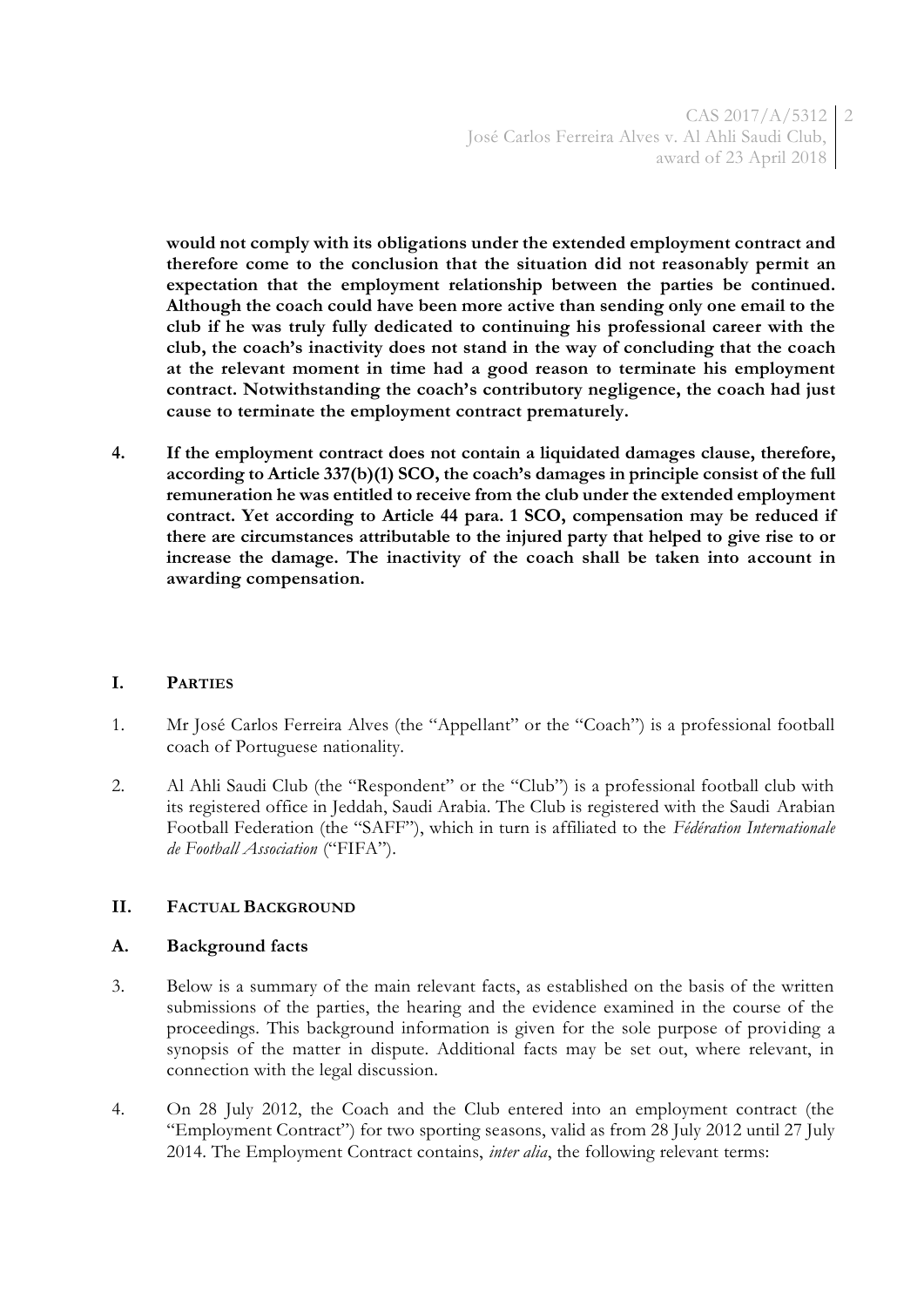CAS 2017/A/5312 3 José Carlos Ferreira Alves v. Al Ahli Saudi Club, award of 23 April 2018

## *"***Third Article***:*

*The period of this contract is (2 years) started from 28/07/2012 and expires on 27/07/2014 and is it [sic] automatically renewed for one or more similar periods, unless one party notifies the other of his intention not to renew it and that is before one month from the original period of contract, and the notice should be in written and delivered by hand or by email or any agreed and acceptable means.*

## **Fourth Article***:*

*Against the services assigned to the [Coach], the [Club] grants the [Coach] a monthly salary of (4.000 Dollars) paid as the end of each Gregorian month.* 

*The [Club] shall also pay to the [Coach] the following allowances and incentives:*

*1- 1-Housing furnished by Al-Ahli, (will get it after the family of Olympic coach come in Jeddah)>*

*2-Transportation: he will get a full insured car.*

*[…]*

# **Fifth Article***:*

*The [Coach] is entitled for an annual fully advanced paid vacation of (30 days) if the [Club] was willing to renew the contract, which is paid in the end of each sport season, and the [Coach] should specify time of vacation, and the [Club] has the right to postpone it fully or partially according to work requirements.*

## **Sixth Article***:*

*The [Coach] shall be entitled annually to two air tickets for him and two for his wife and two tickets for 2 children IF they come to KSA ONLY – Jeddah to his home country when he avails of his annual leave. The [Coach] shall not be entitled to claim ticket value in cash when he does not avail of his annual leave or postpone it".*

- 5. According to the Club, a meeting took place between the Club and the Coach on 14 May 2014 from which it followed that there was no desire from either of the parties to continue with the employment relationship. The Club further contends that the Coach returned the keys of the house and the car that had been provided to him by the Club.
- 6. On 15 May 2014, the Coach left Saudi Arabia for his summer vacations.
- 7. On 26 June 2014, Mr Ahmed Bamaodah, on behalf of the Club, sent an email to several persons requesting them to inform him of any overdue payments. The Coach was not listed among the recipients of this email.
- 8. On 1 July 2014, the Coach sent an email to several persons, including Mr Bamaodah, informing them, *inter alia*, as follows:

*"According to our settlement dated from the 15th May 2014 (and not in June as I send in last email), I am*  waiting for the plane ticket that will allow me to present myself for work. Without the referred plane ticket I *won't be able to be there, as expected".*

9. On 2 July 2014, Mr Bamaodah sent an email to the Coach, informing him as follows: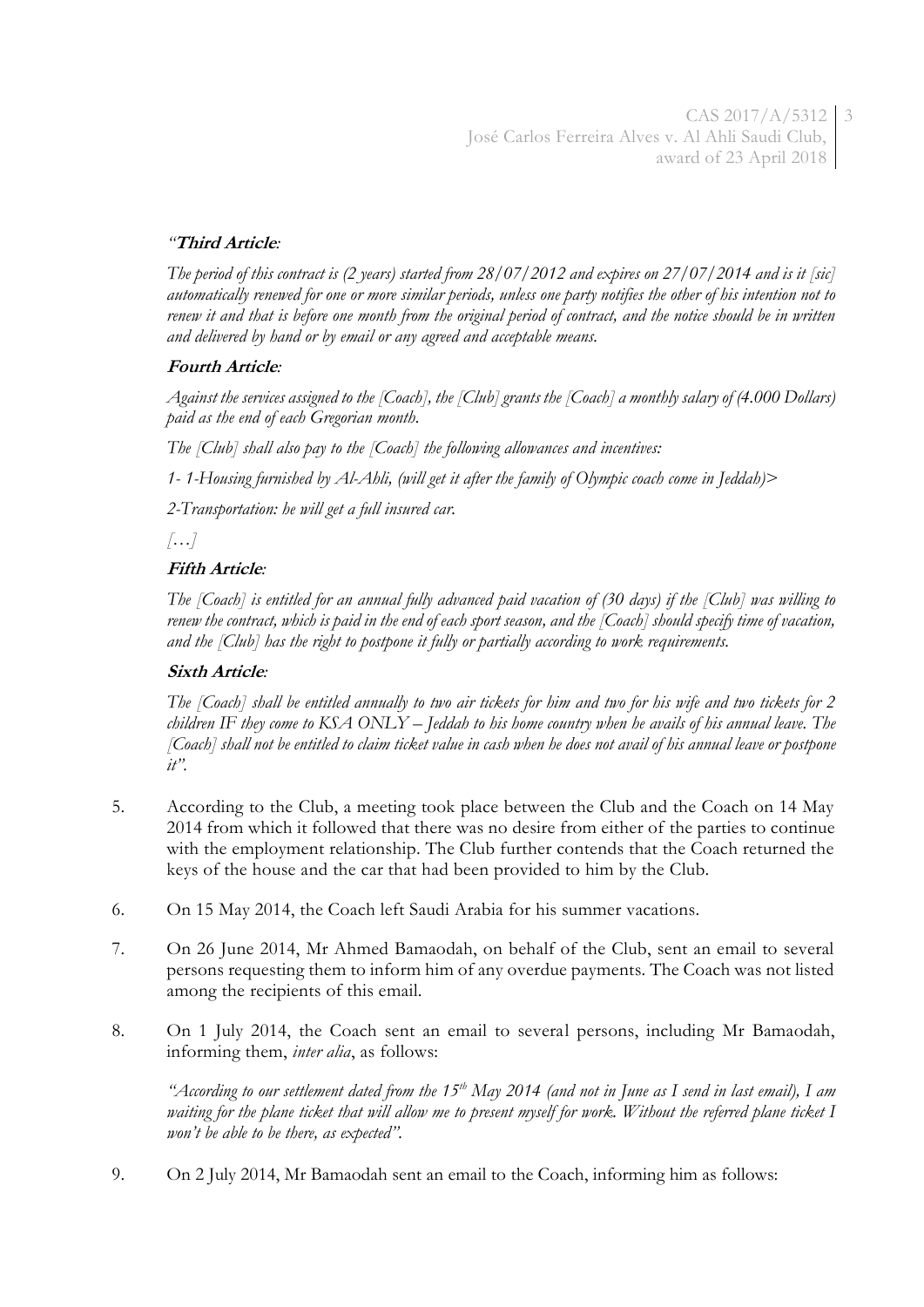*"I sent to email in 26-5-14 that your contract was trminated,,plz [sic] send to me your iban number because I want to send to you the bouns [sic] of U21 for the last year".*

10. On 7 July 2014, the Coach sent an email to several persons, including Mr Bamaodah, informing them as follows:

*"As requested, I send the details of my bank account to transfer my bonus of U21 on the last season. […]".*

## **B. Proceedings before the Single Judge of FIFA's Players' Status Committee**

- 11. On 27 January 2015, the Coach lodged a claim with the Single Judge of the Players' Status Committee of FIFA (the "Single Judge") against the Club, requesting payment of USD 99,600, plus interest at a rate of 5% *p.a.* In particular, the Coach argued that the Employment Contract was automatically renewed for an additional period of two years and that it was terminated by the Club without just cause, claiming:
	- USD 3,600 as outstanding remuneration corresponding to 27 days of the month of July 2014;
	- USD 96,000 as compensation for breach of contract by the Club corresponding to 24 monthly salaries in the amount of USD 4,000 each, from 28 July 2014 until 27 July 2016.
- 12. The Club requested the Coach's claim to be dismissed.
- 13. On 8 May 2017, the Single Judge rendered his decision (the "Appealed Decision") with the following operative part:
	- *"1. The claim of the [Coach] is partially accepted.*
	- *2. The [Club] has to pay to the [Coach] within 30 days as from the date of notification of this decision, the amount of USD 3,600 as outstanding remuneration plus interest at a rate of 5% per year from 18 March 2015 until the date of effective payment.*
	- *3. If the aforementioned sum, plus interest, is not paid within the stated time limit, the present matter shall be submitted, upon request, to FIFA's Disciplinary Committee for consideration and a formal decision.*
	- *4. Any further claims lodged by the [Coach] are rejected.*
	- *5. The final costs of the proceedings in the amount of CHF 7,000 are to be paid by the [Coach] to FIFA. Taking into account that the latter has already paid the amount of CHF 2,000 as advance of procedural costs at the beginning of the present proceedings, the [Coach] should pay to FIFA the remaining amount of CHF 5,000, within 30 days as from the date of notification of this decision, to the following bank account with reference to the case […].*
	- *6. The [Coach] is directed to inform the [Club] immediately and directly of the account number to which the remittance under point 2. above is to be made and to notify the Single Judge of the Players' Status Committee of every payment received".*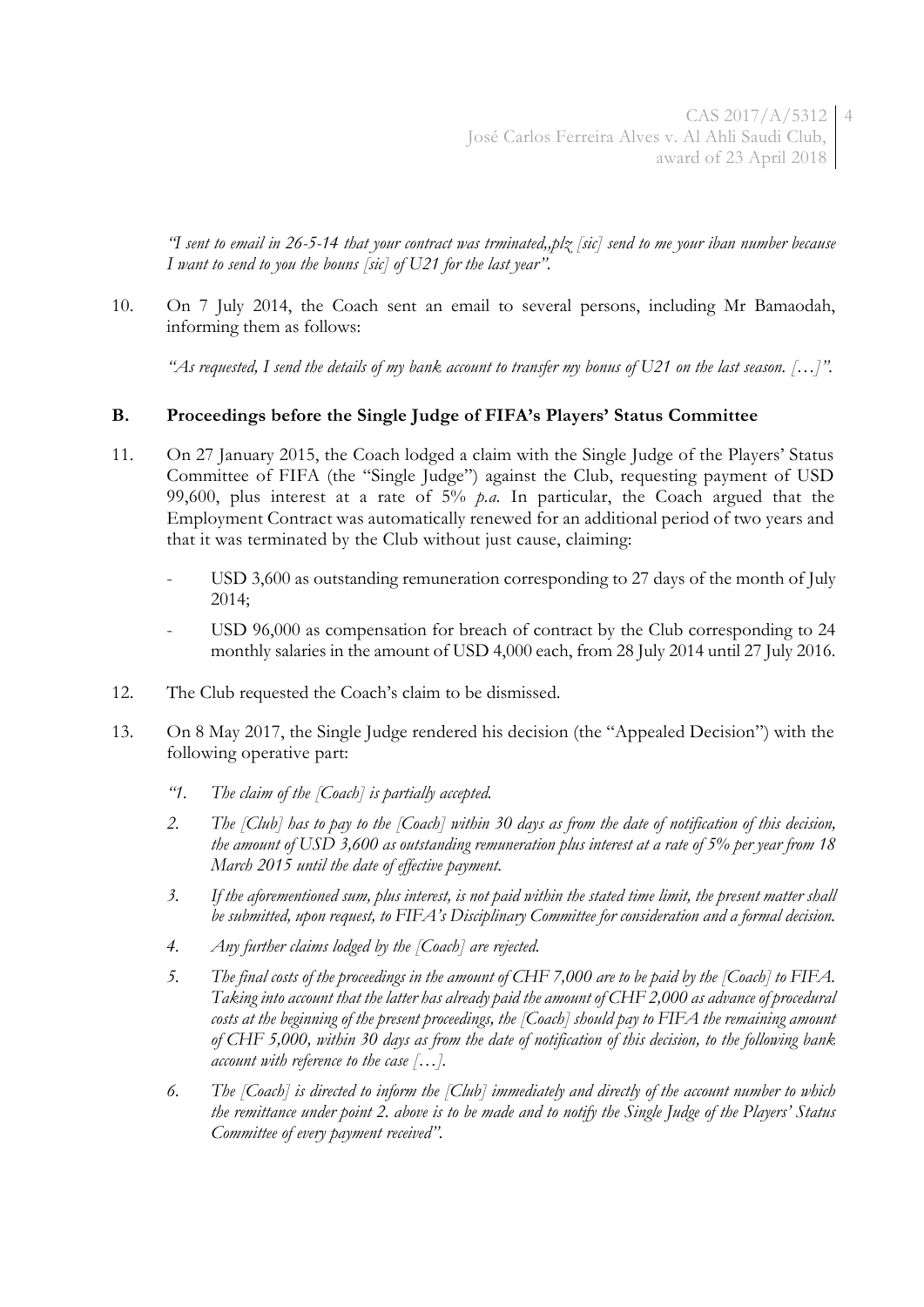14. On 22 August 2017, the grounds of the Appealed Decision were communicated to the parties determining, inter alia, the following:

*"[...] [T]he Single Judge took note that it remained undisputed that, on 28 July 2012, the* [Coach] *and the* [Club] *concluded the* [Employment Contract] *which was valid from the date of its signing until 27 July 2014.*

*In this regard, the Single Judge acknowledged that article three of the* [Employment Contract] *foresaw a possibility to automatically renew the contract for "one or more similar periods".*

*At this stage, the Single Judge pointed out that the parties had antagonistic positions in relation to the validity of the contract.*

*On the one hand, the* [Coach] *argued that the* [Employment Contract] *was automatically renewed for a new period of two years and that it was terminated by the* [Club] *without just cause. On the other hand, the Single Judge acknowledged that the* [Club] *argued having terminated the* [Employment Contract] *on 26 June 2014 by sending an email to the coaching staff.*

In continuation, the Single Judge went on to establish whether the [Employment Contract] was renewed *automatically on 28 July 2014 for two more years, as alleged by the* [Coach] *and contested by the* [Club]*.*

*To start with, the Single Judge took note that the email dated 26 June 2014 enclosed by the* [Club] *did not have the* [Coach] *among the recipients. Therefore, the Single Judge concluded that the* [Coach] *was not informed about the contractual termination alleged by the* [Club].

*Notwithstanding the above, the Single Judge deemed appropriate to recall article three of the* [Employment Contract] *which reads "The period of this contract is (2 years) started from 28/07/2012 until expires on 27/07/2014 and is it automatically renewed for one or more similar periods, unless one party notifies the other of his intention not to renew it and that is before one month from the original period of contract, and the notice should be in written and delivered by hand or by email or any agreed and acceptable means".*

*In this context, the Single Judge stated that as a general rule the period of validity of a contract is a crucial element for the parties involved in a contractual relationship. Therefore, the wording of a contract with regard, in particular, to its period of validity should be clear and precise.*

*In addition, the Single Judge deemed that, in principle, contracts which provide for an automatic renewal without granting the parties the possibility to renegotiate its terms are questionable. Indeed the parties to a contract should, in principle, always have the possibility to discuss the terms of their labour relationship at any point in time. In this regard, in the Single Judge view, article three of the* [Employment Contract] *effectively banned the parties of such possibility. In other words, automatic renewal clauses should always allow the parties to discuss or negotiate new conditions since they are compromising themselves for a new contractual term.*

*With the aforementioned principles in mind and referring to the contracts at basis of this dispute, the Single Judge underlined that the wording of its article three is neither clear nor precise since it apparently gives the possibility to renew its validity automatically without any limit in time.*

*In view of the foregoing and considering the above-mentioned, the Single Judge concluded that article three of the*  [Employment Contract] *cannot be considered as a valid clause since it did not offer the parties the possibility of consultation of new conditions and it was applicable endlessly. In this context, the Single Judge felt comforted with his conclusion considering that the* [Club] *clearly and unequivocally expressed its intention not to continue*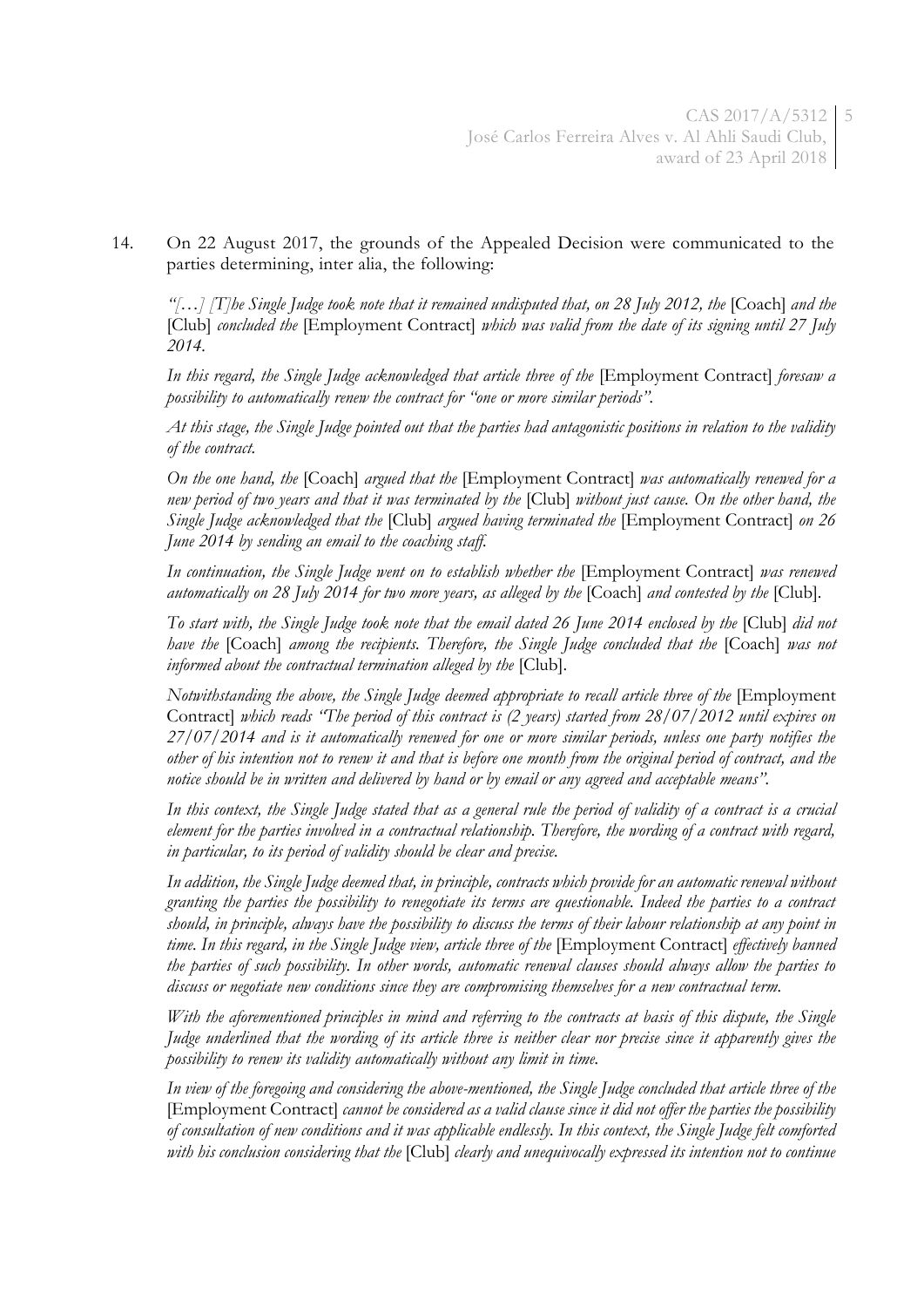*with the labour relationship, in spite of the conflicting positions between the parties or when this will was exactly communicated to the* [Coach]*.*

*Therefore, the Single Judge decided that said clause is invalid and therefore cannot serve as basis for the*  [Employment Contract] *to be extended.*

*As a consequence, the Single Judge decided that the contractual relationship between the parties naturally ended on 27 July 2014 and therefore the request of the* [Coach] *for compensation (i.e. USD 96,000) should be rejected.*

*In continuation, the Single Judge acknowledged that the* [Coach] *requested the amount of USD 3,600 as outstanding salary corresponding to 27 days of July 2014.*

*In this regard, the Single Judge referred to the content of article four of the* [Employment Contract]*, pursuant to which the parties agreed on a monthly salary amounting to USD 4,000.*

*Equally, the Single Judge noted that the* [Club] *did not contest the* [Coach's] *request for 27 days of salary related to the month of July 2014.*

*Consequently, the Single Judge concluded that the* [Coach] *was entitled to receive from the* [Club] *the amount of USD 3,600 as outstanding salary related to the month of July 2014.*

*In addition, the Single Judge took note that the* [Coach*] had requested a 5% annual interest since the reception of his claim by the* [Club]*, i.e. on 18 March 2015 over the relevant outstanding amount, which the Single Judge saw no reason not to grant.*

*In view of all the above-mentioned considerations, the Single Judge decided that the claim of the [Coach] is partially accepted and that the* [Club] *has to pay to the [Coach] the amount of USD 3,600 as outstanding salary plus a 5% annual interest from 18 March 2015 until the date of effective payment.*

*[…]".*

## **III. PROCEEDINGS BEFORE THE COURT OF ARBITRATION FOR SPORT**

- 15. On 7 September 2017, the Coach filed a Statement of Appeal with the Court of Arbitration for Sport (the "CAS") against the Appealed Decision in accordance with Article R47 and R48 of the 2017 edition of the CAS Code of Sports-related Arbitration (the "CAS Code"). In this submission, the Coach requested the CAS Court Office to assign the arbitration to a sole arbitrator.
- 16. On 17 September 2017, the Club informed the CAS Court Office that it considered it necessary that the present proceedings be submitted to a panel composed of three arbitrators.
- 17. On 18 September 2017, the Coach filed its Appeal Brief, in accordance with Article R51 of the CAS Code. This document contained a statement of facts and legal arguments. The Coach challenged the Appealed Decision, submitting the following requests for relief:
	- *"a) The CAS must overturn the appealed decision passed by the Single Judge of the Player's Status Committee on May 8 th 2017, case mdo/15-00447 and pass a new decision with the following findings:*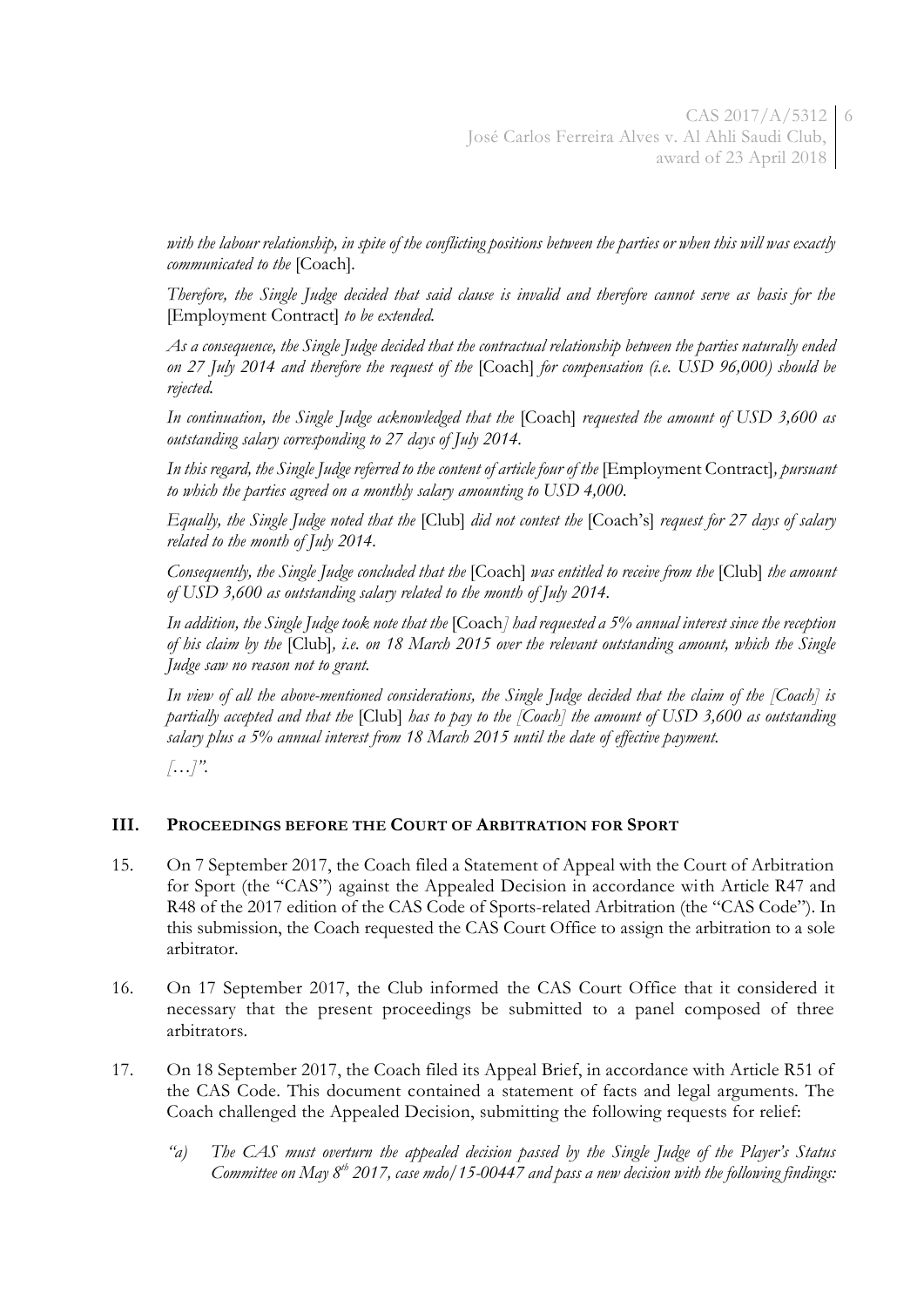- *(i) The Respondent did not send a termination notice to the Appellant, notifying the intention not to renew the contract;*
- *(ii) The Agreement was renewed for the period of 2 years, between 27.06.2014 and 28.07.2016;*
- *(iii) The Respondent hampered, without just cause, the right of the Appellant to return to his job;*
- *(iv) The Respondent, Al Ahli Saudi Club, must be convicted to pay to the Appellant, Coach José Carlos Ferreira Alves, the amount of USD 99.600,00 (ninety-nine thousand six hundred American dollar), free of any taxes, plus 5% interest per year from the date of reception of this claim at FIFA's PSC until the effective date of payment.*
- *b) The CAS must convict the Respondent to pay the total costs of the proceedings".*
- 18. On 19 September 2017, FIFA informed the CAS Court Office that it renounced its right to request its possible intervention in the present arbitration proceedings (cf. Article R41.3 of the CAS Code).
- 19. On 21 September 2017, upon being invited to express its position in this respect by the CAS Court Office, the Club indicated that it did not intend to pay its share of the advance of costs.
- 20. On 26 September 2017, the CAS Court Office informed the parties that, in view of the parties' disagreement regarding the number of arbitrators and pursuant to Article R50 of the CAS Code, it would be for the President of the CAS Appeals Arbitration Division, or her Deputy, to decide on the number of arbitrators.
- 21. On 28 September 2017, the CAS Court Office informed the parties that, pursuant to Article R50 of the CAS Code, the President of the CAS Appeals Arbitration Division had decided to submit the case to a Sole Arbitrator.
- 22. On 20 October 2017, in accordance with Article R54 of the CAS Code, and on behalf of the President of the CAS Appeals Arbitration Division, the CAS Court Office informed the parties that the arbitral tribunal appointed to decide the present matter was constituted as follows:

Mr Manfred Nan, Attorney-at-Law in Arnhem, the Netherlands

- 23. On 24 November 2017, the Club filed its Answer, pursuant to Article R55 of the CAS Code, requesting CAS to decide the following:
	- *"1. To reject the appeal and to uphold the Challenged Decision;*
	- *2. To establish that no compensation is due to the Appellant;*
	- *3. To condemn the Appellant to the payment in favour of the Respondent of the legal expenses incurred;*
	- *4. To establish that the costs of the arbitration procedure shall be borne by the Appellant".*
- 24. On 4 December 2017, upon being invited to express their views in this respect by the CAS Court Office, the Coach indicated that he did not deem it necessary for a hearing to be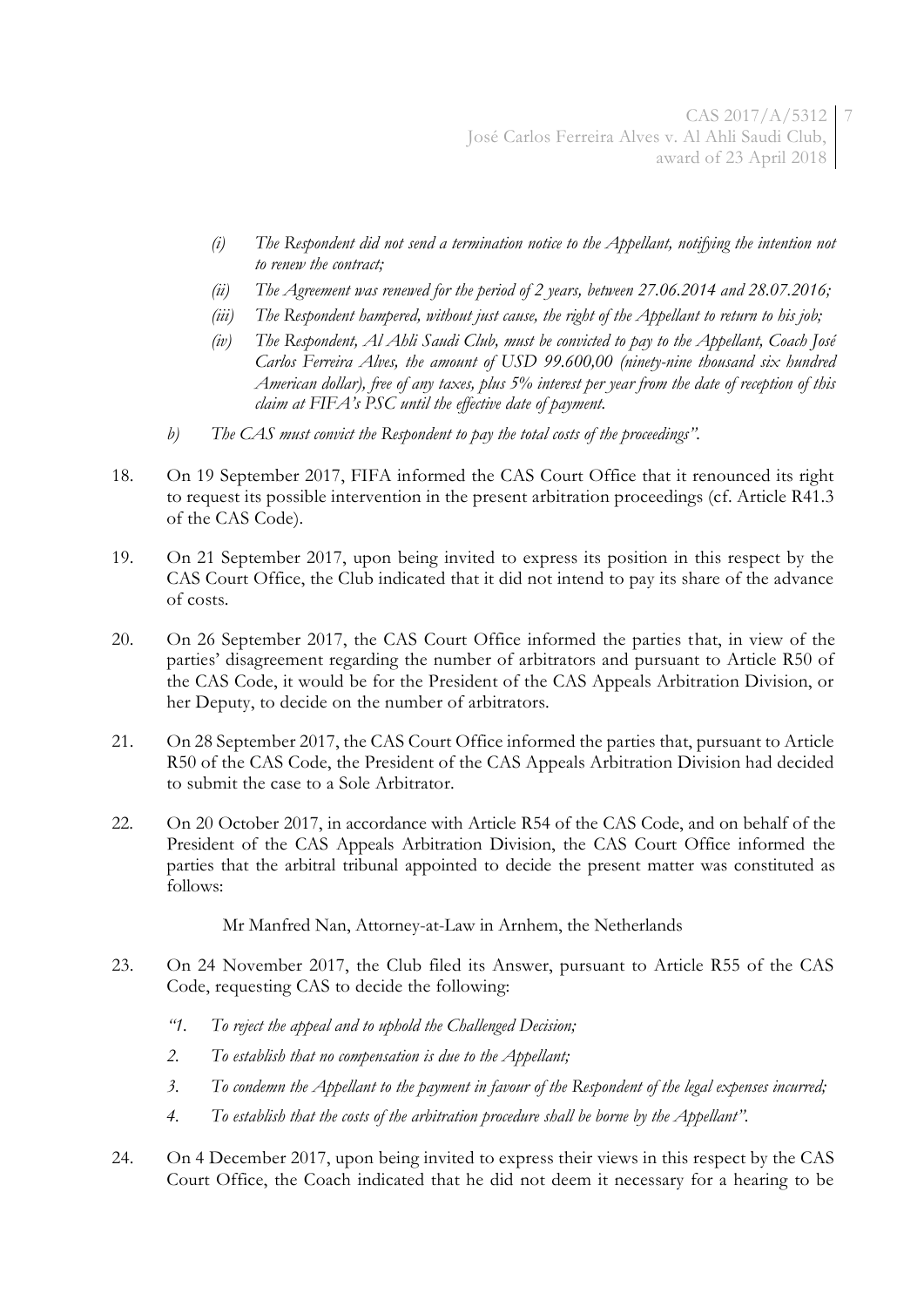held, whereas the Club indicated that it preferred a hearing to be held. The Coach also objected against certain statements put forward by the Club in its Answer.

- 25. On 6 December 2017, the Club objected to the Coach's comments in his letter dated 4 December 2017 and requested the Sole Arbitrator to disregard these comments pursuant to Article R56 of the CAS Code.
- 26. On 14 December 2017, the CAS Court Office, on behalf of the Sole Arbitrator, advised the parties that the Sole Arbitrator deemed a hearing necessary in accordance with Article R57 of the CAS Code. The parties were advised that the Coach was requested to attend the hearing in person and that the Club was requested to make Mr Bamaodah available for examination at the hearing.
- 27. On 19 December 2017, upon request of the Sole Arbitrator pursuant to Article R57 of the CAS Code, FIFA produced a copy of its file related to the matter.
- 28. On 21 December 2017, the CAS Court Office, on behalf of the Sole Arbitrator, informed the parties that the unsolicited comments made by the Coach in his letter dated 4 December 2017 were declared inadmissible, pursuant to Article R56 of the CAS Code and that the reasons for such decision would be indicated at the hearing or in the award.
- 29. On 22 December 2017 and 8 January 2018 respectively, the Club and the Coach returned duly signed copies of the Order of Procedure with the CAS Court Office.
- 30. On 24 January 2018, a hearing was held in Lausanne, Switzerland. At the outset of the hearing, both parties confirmed not to have any objection as to the constitution and composition of the arbitral tribunal.
- 31. In addition to the Sole Arbitrator, Mr Daniele Boccucci, Counsel to the CAS, and Mr Dennis Koolaard, *Ad hoc* Clerk, the following persons attended the hearing:
	- a) For the Coach:
		- 1) Mr José Carlos Ferreira Alves, the Coach;
		- 2) Mr João Carlos Silva, Counsel;
		- 3) Mr Gonçalo Ribeiro, Counsel
	- b) For the Club:
		- 1) Mr Gianpaolo Monteneri, Counsel;
		- 2) Ms Anna Smirnova, Counsel
- 32. The Sole Arbitrator heard evidence from the Coach. The Respondent, the Appellant's Counsel and the Sole Arbitrator had the opportunity to examine and cross-examine the Coach. The Sole Arbitrator took note of the fact that, despite his explicit request to the Club to make Mr Bamaodah available for examination at the hearing, he regrettably did not attend the hearing.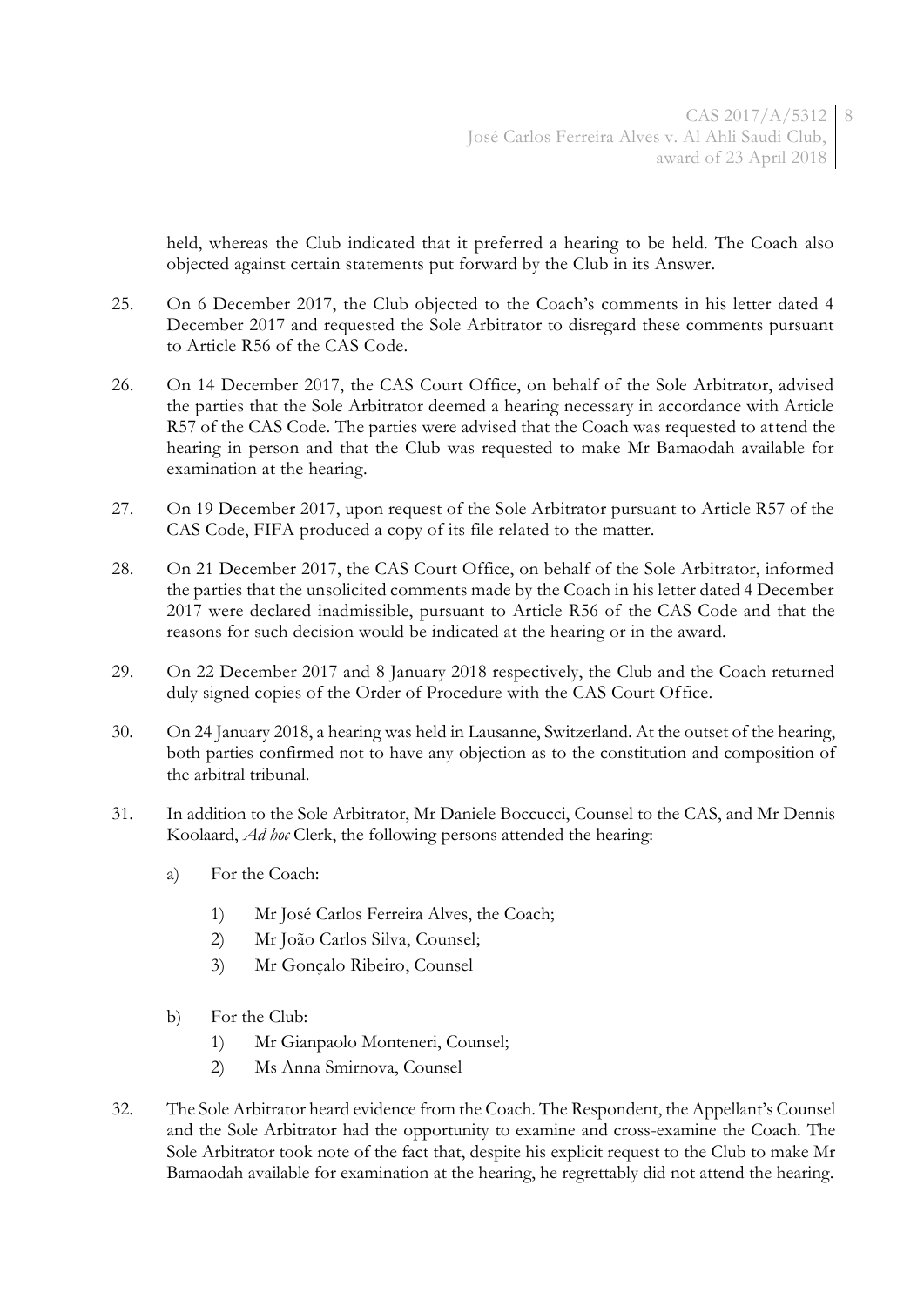CAS 2017/A/5312 9 José Carlos Ferreira Alves v. Al Ahli Saudi Club, award of 23 April 2018

- 33. The Sole Arbitrator informed the parties during the hearing that the unsolicited comments in the Coach's letter dated 4 December 2017 were declared inadmissible because these comments related to new arguments, which is not permitted under Article R56 of the CAS Code. The parties were however informed that the Coach would be allowed to address any issues arising from the Club's Answer during the hearing.
- 34. During the hearing, the Coach presented three new documents in order to rebut certain statements made by the Club in its Answer. The first document is an email dated 22 April 2014, sent by a representative of the Club to the Coach and several other persons, informing them that the *"Holidays start at 15 May and next season starts in 1 July"*. The second document is an *"Administrative Note"* dated 23 April 2014 addressed to *"All staffs of Academy and Prince Abdallah Al Faycal center of youth, junior and Olympic teams"*, informing them that *"End of work will be in end of day (Thursday) 15 / 05 / 2014, and the beginning of work will be on (Tuesday) 01 / 07 / 2014, so, hope everyone to stick to deadlines"*. Attached to the *"Administrative Note"* is a document from which it derives which materials are to be handed to which persons. The items listed are "computers laptops", "residencies card", "cars", "keys of office", "keys of drawers dressing rooms", "Keys of *villas Sharbateli"*.
- 35. The Club objected to the admissibility of these documents.
- 36. Further to the disagreement between the parties about the admissibility of these documents, the Sole Arbitrator decided during the hearing that the three documents would be admitted to the case file and that the reasons therefore would be set out in the arbitral award.
- 37. The reason for admitting the documents is that the Sole Arbitrator found that, in accordance with Article R56 of the CAS Code, exceptional circumstances were present. These exceptional circumstances consisted of the fact that the Coach was not permitted to present such documents before as the Coach's letter dated 4 December 2017 had already been declared inadmissible, and that the documents were strictly aimed at corroborating his contestation of certain factual allegations put forward by the Club in its Answer to which the Coach had not yet been permitted to respond.
- 38. The parties had full opportunity to present their case, submit their arguments and answer the questions posed by the Sole Arbitrator.
- 39. Before the hearing was concluded, both parties expressly stated that they did not have any objection with the procedure adopted by the Sole Arbitrator and that their right to be heard had been respected.
- 40. The Sole Arbitrator confirms that he carefully heard and took into account in his decision all of the submissions, evidence, and arguments presented by the parties, even if they have not been specifically summarised or referred to in the present arbitral award.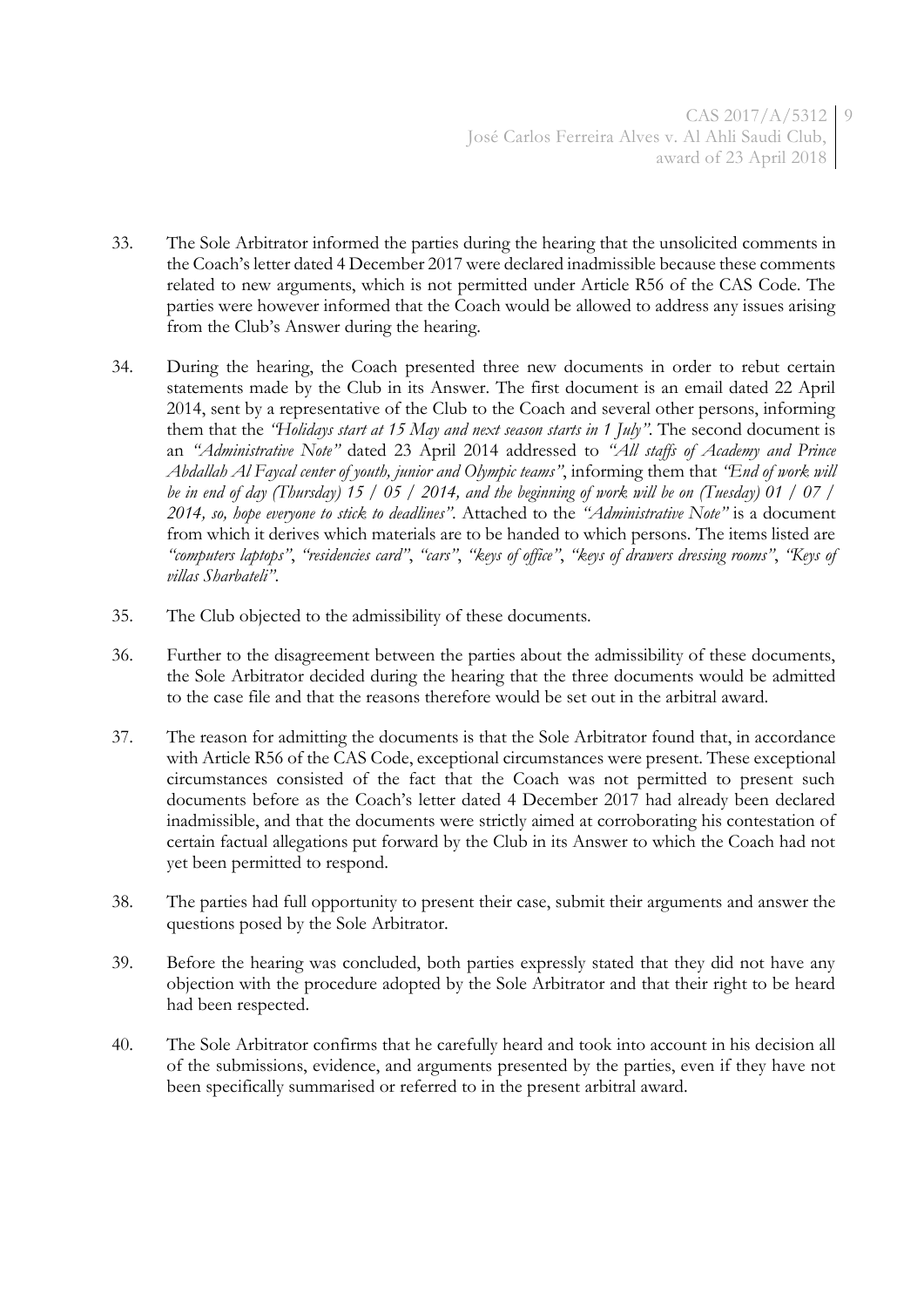## **IV. SUBMISSIONS OF THE PARTIES**

## **A. The Appellant**

- 41. The submissions of the Coach, in essence, may be summarised as follows:
	- The Coach accepts the facts as reflected in the Appealed Decision, including the fact that no party notified the other party of the intent not to renew the Employment Contract. The Coach only challenges the Appealed Decision *de jure*. More specifically, the Coach maintains that the Single Judge could not find the automatic renewal clause invalid.
	- The Coach further does not consider it to be true that the parties had *"antagonistic positions in relation to the validity of the contract"*. Neither of the parties argued that any clause of the Employment Contract did not correspond to their free will. Both parties intended to agree on the possibility of an automatic renewal of the Employment Contract. This arises from the elementary principles of freedom of contract, *bona fide*, and *pacta sunt servanda*. With reference to CAS jurisprudence, the Coach argues that the Single Judge should have given priority to contractual stability.
	- The Single Judge's consideration that the automatic renewal clause *"did not offer the parties the possibility of consultation of new conditions and it was applicable endlessly"* is not correct.
	- According to the Coach, the sole dispute between the parties in the proceedings before the Single Judge was that the Coach considered that the Employment Contract was automatically renewed, whereas the Club argued that it had terminated the Employment Contract timely by means of a notice sent to the Coach by email. The Coach argues that the Club did not send such notice, as a consequence whereof the Employment Contract was automatically extended.
	- Since the Club did not send the Coach the flight tickets in order for him to resume his work with the Club and hired a new coach for the same position, the Coach submits that the contractual relationship became impossible.
	- As a consequence thereof, the Coach claims to be entitled to an amount of compensation corresponding to the full remuneration under the Employment Contract (i.e. USD 96,000).
	- The Coach also claims to be entitled to salary in an amount of USD 3,600 corresponding to 27 days of the month of July 2014.

## **B. The Respondent**

- 42. The submissions of the Club, in essence, may be summarised as follows:
	- The Club maintains that a meeting took place between the Club and the Coach on 14 May 2014 and that there was no desire from either of the parties to continue with the employment relationship. The Club further contends that the Coach returned the keys of the house and the car that had been provided to him by the Club.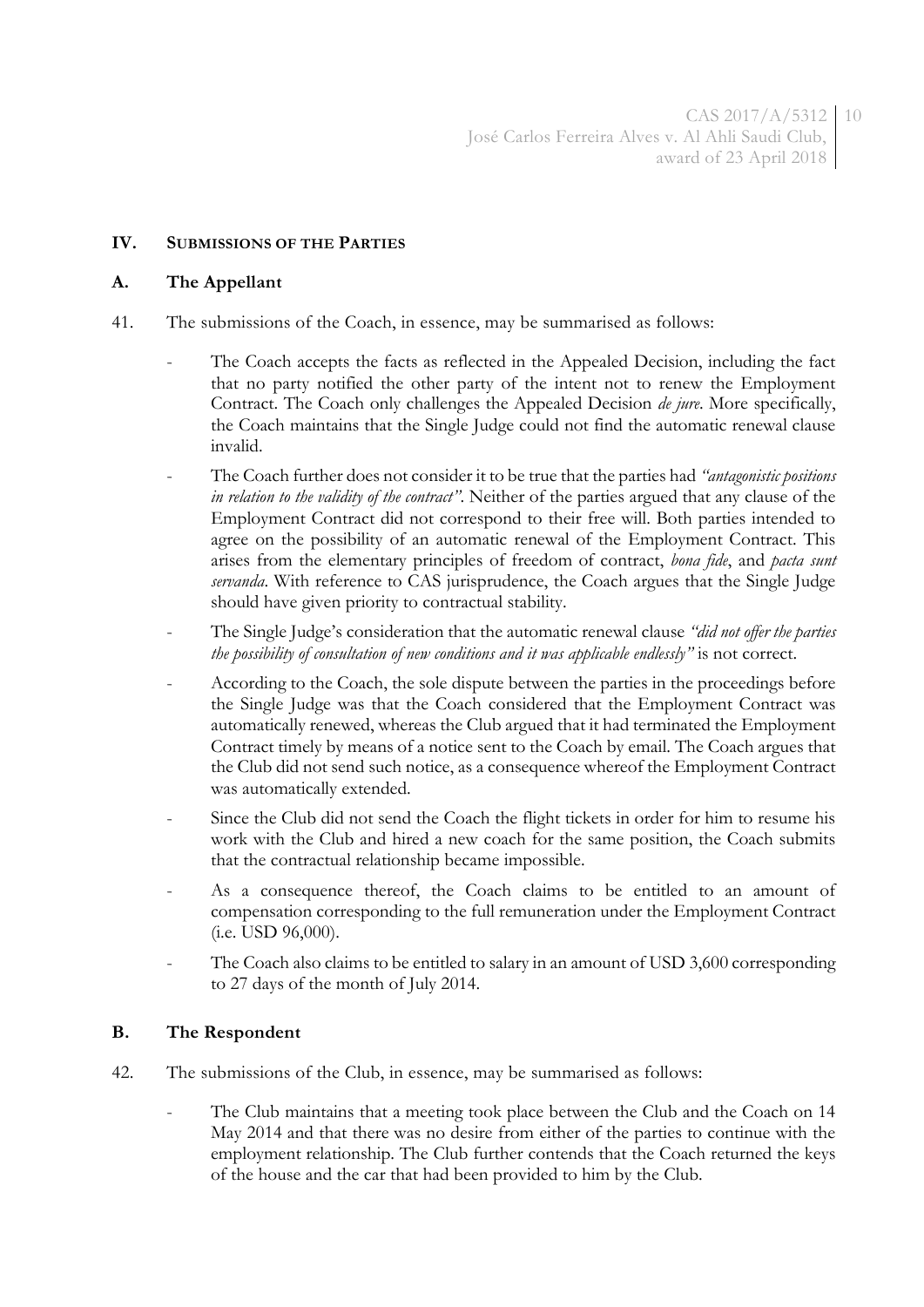CAS 2017/A/5312 11 José Carlos Ferreira Alves v. Al Ahli Saudi Club, award of 23 April 2018

- With reference to the reasoning of the Single Judge in the Appealed Decision, the Club maintains that in furtherance of the legal effects of automatic extension clauses, the relevant provisions shall precisely establish the duration of the employment, determine in detail the terms of the parties' relationship and in any event provide for the legal entitlement of the parties to reconsider the conditions of their cooperation. In the present case these *essentialia negotii* were not complied with since the provision in question does not specify the remuneration to be paid in case of an extension. The wording of the extension clause also lacks clarity in respect of the particular duration of the contractual relationship following the renewal.
- The Club specifically requested the Sole Arbitrator to establish that *"1) the provision of the second part of the Third Article of the Contract cannot be considered as valid and effective in terms of legal effects of the renewal option, and therefore, 2) the period of the Contract lasted from 28 July 2012 until 27 July 2014, when following the expiry of its term the contractual relationship between the parties ceased to exist, and the Contract was never prolonged by either of the parties, since first of all, it was not the intention of the parties and secondly the essentialia negotii for an extension were anyway not given".*
- Subsidiary, in case the Sole Arbitrator would consider the Third Article of the Employment Contract to be valid, the Club asserts that no compensation is due to the Coach, as it, at all times, acted in full compliance with the Employment Contract and correctly notified the Coach on the termination of the Employment Contract.
- The Club maintains that *"shortly before the departure of the* [Coach] *to Portugal, the* [Club] *and the* [Coach] *met. The conversation between the* [Coach] *and the* [Club] *was conducted in a friendly atmosphere; both from the side of the* [Coach] *and of the* [Club] *there was not any longer the desire to continue with the employment relationship; the parties therefore decided to definitively part at the end of the second year of the* [Employment Contract]*. The* [Club] *also informed the* [Coach] *that it was not necessary for him to return to the* [Club] *after the summer holidays. The* [Coach] *packed all his belongings he had in his house and before leaving for Portugal he returned to the* [Club] *the keys of the house and of the car. Therefore, by 15 May 2014, when the* [Coach] *left the* [Club] *for good for his home country, he was perfectly aware that the* [Club] *did not expect him to continue carrying out his obligations under the* [Employment Contract] *and that he was not returning to the* [Club]*.* […] *The* [Club] *therefore notified verbally to the* [Coach] *of its intention not to continue with the employment relationship* […]*".*
- The Club maintains that the Coach's email dated 1 July 2014 came unexpectedly. Even assuming that the Employment Contract had been validly extended, which is denied, the Coach had to resume duty with the Club on 4 June 2014 at the latest. However, the Coach did not return and did not send any message to the Club explaining why he failed to do so. Only 27 days after the deadline to resume duty, the Coach sent the email asking for flight tickets.
- The Club argues that the Coach was perfectly aware that in accordance with the Sixth Article of the Employment Contract, the Club would reimburse the flight tickets to the coaching staff and did not arrange the tickets itself. It was therefore the Coach's responsibility to book the flight tickets himself.
- The Club denies having hired another assistant coach to replace the Coach.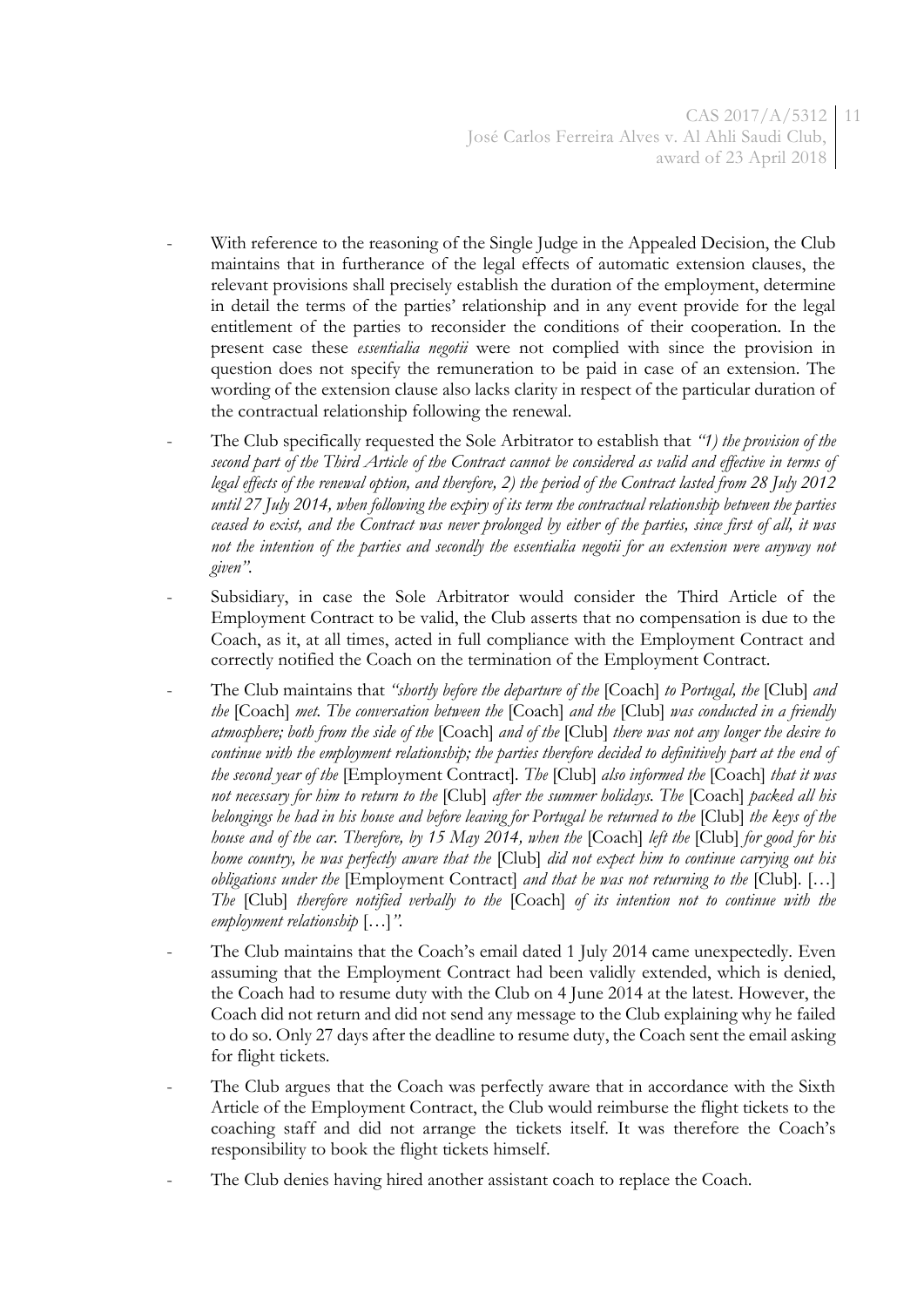The Club maintains that in case the Employment Contract was validly extended, the Coach in any event avoided the Employment Contract by failing to return at the disposal of the Club. In other words, the Coach breached the Employment Contract without just cause and therefore lost any entitlement to compensation.

# **V. JURISDICTION**

- 43. The jurisdiction of CAS, which is not disputed, derives from Article 58(1) of the FIFA Statutes (2016 Edition), as it determines that *"[a]ppeals against final decisions passed by FIFA's legal bodies and against decisions passed by Confederations, Members or Leagues shall be lodged with CAS within 21 days of notification of the decision in question"* and Article R47 of the CAS Code. The jurisdiction of CAS is not contested by the Club and is further confirmed by the Order of Procedure duly signed by the parties.
- 44. It follows that CAS has jurisdiction to decide on the present dispute.

## **VI. ADMISSIBILITY**

- 45. The appeal was filed within the deadline of 21 days set by Article 58(1) FIFA Statutes. The appeal complied with all other requirements of Article R48 of the CAS Code, including the payment of the CAS Court Office fee.
- 46. It follows that the appeal is admissible.

# **VII. APPLICABLE LAW**

- 47. The Coach did not file any position regarding the applicable law.
- 48. The Club argues that the regulations of FIFA, in particular the FIFA Regulations on the Status and Transfer of Players (the "FIFA RSTP") are applicable, and that Swiss law applies "complimentarily*".*
- 49. Article R58 of the CAS Code reads as follows:

*"The Panel shall decide the dispute according to the applicable regulations and, subsidiarily, to the rules of law chosen by the parties or, in the absence of such a choice, according to the law of the country in which the federation, association or sports related body which has issued the challenged decision is domiciled or according to the rules of law that the Panel deems appropriate. In the latter case, the Panel shall give reasons for its decision".*

50. Article 57(2) of the FIFA Statutes determines the following:

*"The provisions of the CAS Code of Sports-Related Arbitration shall apply to the proceedings. CAS shall primarily apply the various regulations of FIFA and, additionally, Swiss law".*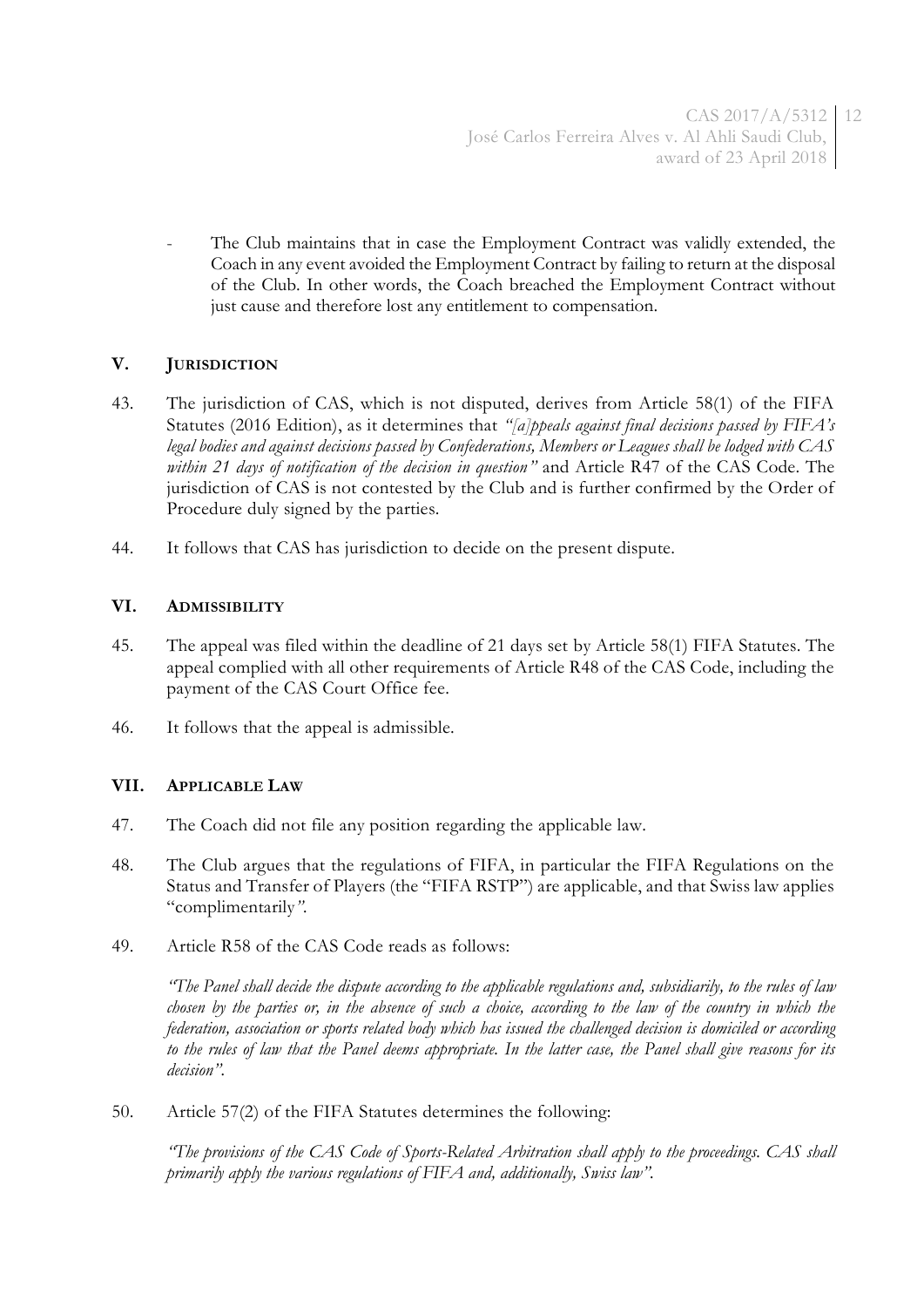51. The Sole Arbitrator finds that the various regulations of FIFA are to be applied primarily and, subsidiarily, Swiss law should the need arise to fill a possible gap in the various regulations of FIFA. The FIFA RSTP are however not directly applicable to the matter at hand because these regulations solely govern the employment relationship between clubs and players and not between clubs and coaches.

## **VIII. MERITS**

## **A. The Main Issues**

- 52. The main issues to be resolved by the Sole Arbitrator are:
	- a. Is Article 3 of the Employment Contract a valid clause?
	- b. Was the Employment Contract validly extended?
	- c. If the Employment Contract was validly extended, which party terminated the Employment Contract prematurely?
	- d. Was there just cause for the early termination of the Employment Contract?
	- e. What are the financial consequences thereof?

## **a) Is Article 3 of the Employment Contract a valid clause?**

53. Article 3 of the Employment Contract determines as follows:

*"The period of this contract is (2 years) started from 28/07/2012 and expires on 27/07/2014 and is it automatically renewed for one or more similar periods, unless one party notifies the other of his intention not to renew it and that is before one month from the original period of contract, and the notice should be in written and delivered by hand or by email or any agreed and acceptable means".*

- 54. The Sole Arbitrator observes that the Single Judge considered this clause to be invalid because i) the period of validity of the Employment Contract in case of extension was not clear and precise, and ii) because the clause effectively banned the parties from the possibility of discussing the terms of their extended employment relationship before the commencement of the new contractual term.
- 55. The Sole Arbitrator finds, first of all, that nothing prevented the parties from renegotiating the terms of the extended Employment Contract prior to committing themselves to an extension. If either of the parties was not satisfied to extend the Employment Contract under the same terms, both parties could have decided not to extend the Employment Contract. The requirement that parties must be enabled to discuss the terms of an extended employment relationship arguably makes sense for unilateral extension or termination options. However, the clause in question here is not of a unilateral nature, i.e. either party had the power to decide not to extend the Employment Contract. The Sole Arbitrator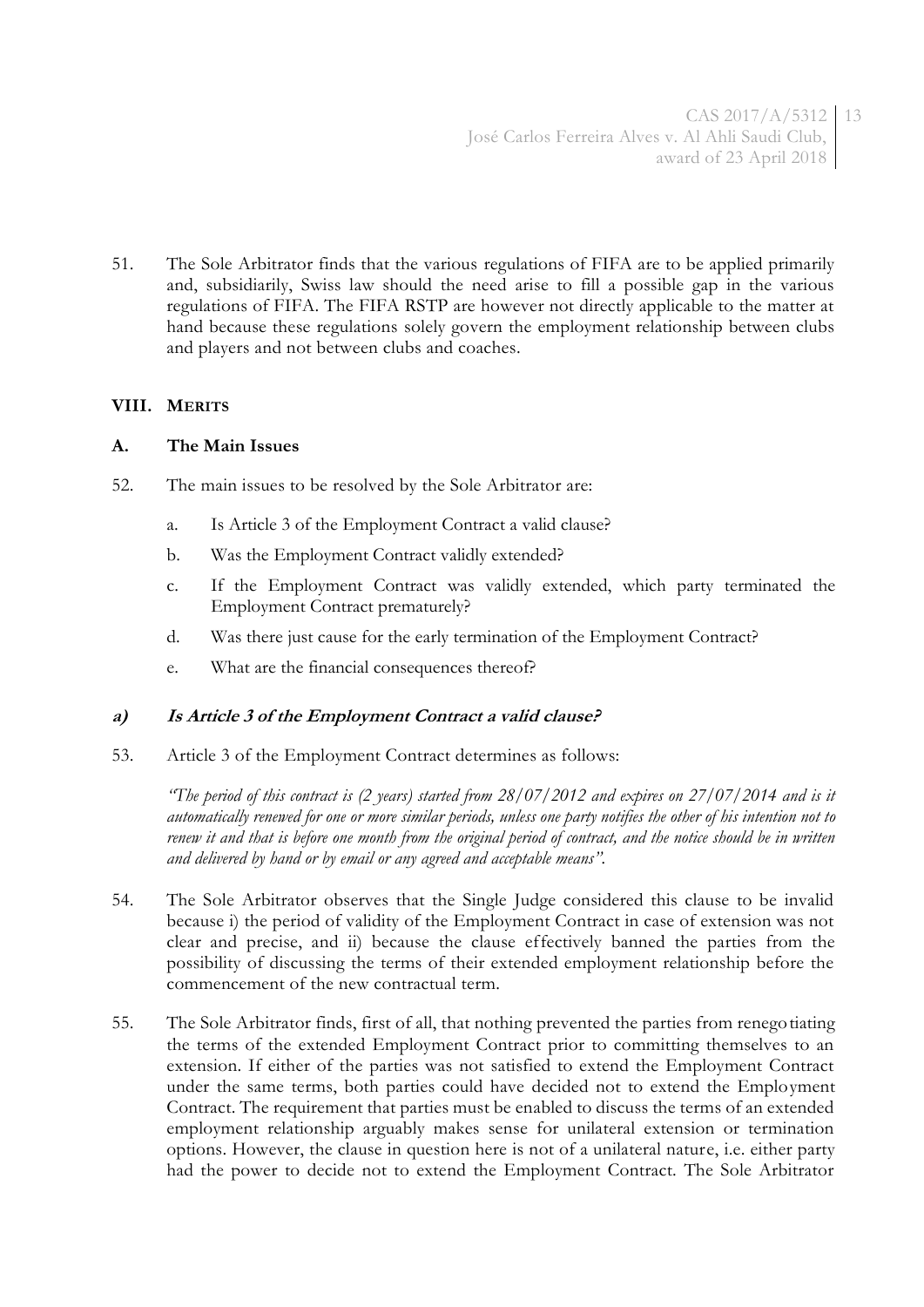therefore finds that the content of Article 3 of the Employment Contract is not invalid for this reason.

- 56. Furthermore, the Sole Arbitrator adheres with the views of the Single Judge in the sense that the wording of Article 3 of the Employment Contract is not entirely clear in stating for which period the employment relationship would be extended in case neither party indicated not to be willing to extend the employment relationship, as the clause refers to *"one or more similar periods"*. The Sole Arbitrator however finds that the wording of Article 3 of the Employment Contract is clear in the sense that an extension would be for *"one or more similar periods"*, and that the words *"similar periods"* clearly refer to the original 2-year term of the Employment Contract and that any extension would therefore be for a minimum period of 2 years.
- 57. Article 18 of the Swiss Code of Obligations ("SCO") determines as follows:

*"When assessing the form and terms of a contract, the true and common intention of the parties must be ascertained without dwelling on any inexact expressions or designations they may have used either in error or by way of disguising the true nature of the agreement".*

- 58. The Sole Arbitrator finds that there is no need to look behind express contractual wording unless uncertainty exists due to "inexact expressions or designations". Therefore, the Sole Arbitrator finds that, unless the parties would agree otherwise, the extension of the Employment Contract would be for a minimum term of 2 years.
- 59. Furthermore, the Sole Arbitrator finds that in the absence of any agreement to the contrary between the parties, the terms of the extended Employment Contract would remain the same as during the initial term.
- 60. The Sole Arbitrator also deems it relevant that the Club at no point in time prior to the issuance of the Appealed Decision raised any argument based on which the content of Article 3 of the Employment Contract would have to be considered invalid.
- 61. To the contrary, the Sole Arbitrator notes that the Club originally argued in its submissions in the proceedings before the FIFA Players' Status Committee (the "FIFA PSC") that it had notified the Coach that it was not willing to extend the Employment Contract. The Sole Arbitrator finds that it may be inferred from such argument that the Club considered itself to be bound by the provision at issue at the relevant moment in time. The mere fact that it turned out that such email dated 26 June 2014 was not addressed to the Coach does not make this any different.
- 62. Consequently, the Sole Arbitrator finds that Article 3 of the Employment Contract is a valid clause.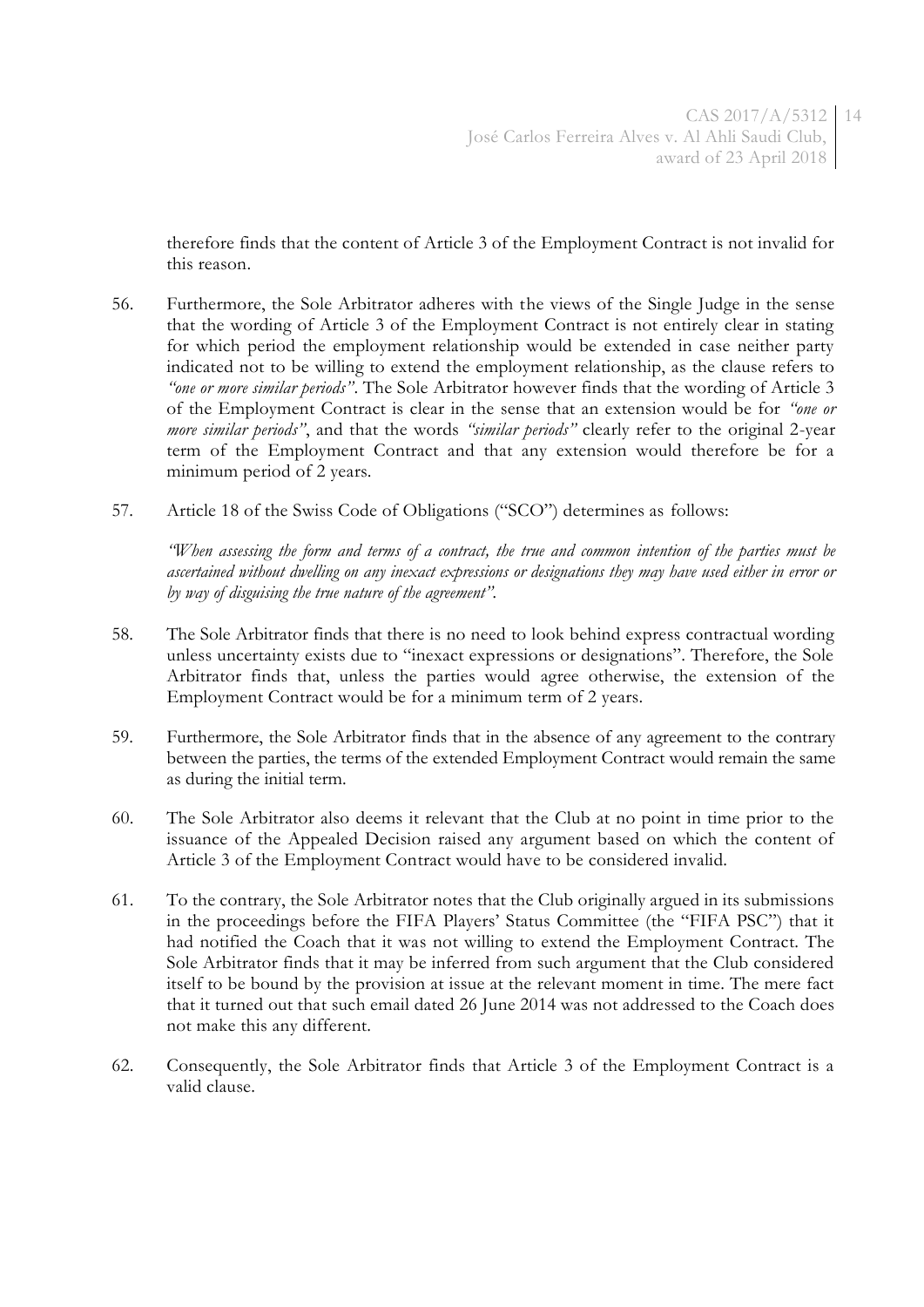## **b) Was the Employment Contract validly extended?**

- 63. Having established that Article 3 of the Employment Contract is a valid clause, and in view of the fact that the validity of the Employment Contract is in principle extended for a period of two additional years unless either party would inform the other that it did not wish to extend the Employment Contract, the Sole Arbitrator is put to the task of assessing whether the Club timely and validly informed the Coach that it did not wish to extend the Employment Contract.
- 64. The Sole Arbitrator observes that the Club initially argued in the proceedings before the FIFA PSC that it notified the Coach in this respect by email dated 26 June 2014.
- 65. Although it appears that the Club no longer pursues this line of reasoning in the present appeal arbitration proceedings before CAS, the Sole Arbitrator finds that such argument should in any event be dismissed because the email dated 26 June 2014 was not addressed to the Coach and could therefore not serve as a valid notification.
- 66. In the present appeal arbitration proceedings before CAS, the Club rather maintains that a meeting between the Club and the Coach took place at the Club's premises on 14 May 2014 and that it was made clear by the Club during this meeting that the Coach's Employment Contract would not be extended.
- 67. The Sole Arbitrator observes that Article 3 of the Employment Contract does not require the notification to be made in writing, and that an oral notification is therefore not impossible *per se*.
- 68. The Coach however denies that such meeting ever took place.
- 69. It was in view of these diverging recollections of the parties concerning the meeting that allegedly took place on 14 May 2014 that the Sole Arbitrator deemed it necessary to hold a hearing and to request that the Coach and Mr Bamaodah be present, in order for them to testify about this meeting.
- 70. Whereas the Coach was present and credibly testified that such meeting never took place, but that he merely handed in the keys of his house and his car prior to the summer break, as was customary practice, counsel for the Club informed the Sole Arbitrator that Mr Bamaodah could unfortunately not make it to be present at the hearing without providing any specific reason for his absence.
- 71. The Sole Arbitrator finds that, since the Club claims that it had informed the Coach that the Employment Contract would not be extended and that this fact should lead to the legal consequence that the Employment Contract was not extended, the burden of proof in this respect lies with the Club.
- 72. The Sole Arbitrator notes that the Club's interpretation of the alleged meeting held on 14 May 2014 is not corroborated by any evidence. Among other factual circumstances that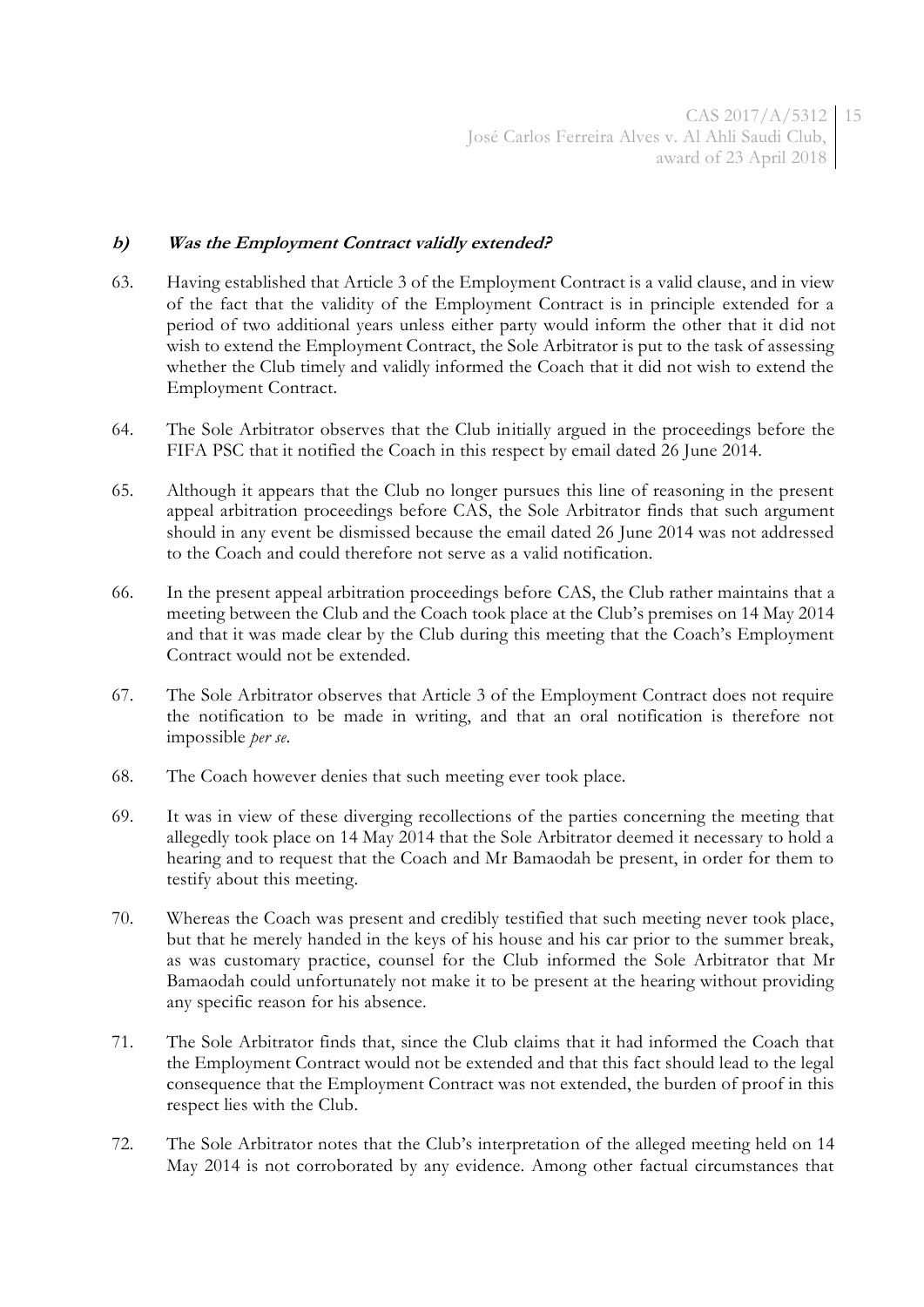remained unexplained, it was for example not clarified who attended this meeting on behalf of the Club. It is already for this reason alone that the Club's argument is to be dismissed.

- 73. Furthermore, the Sole Arbitrator finds that the testimony of the Coach during the hearing was credible insofar he maintained that no such meeting ever took place, but that he just handed in the keys of his house and his car, as was customary because he had done the same during the summer break in 2013.
- 74. Finally, the Sole Arbitrator finds the Club's argument that Mr Bamaodah's email dated 2 July 2014 was intended to serve as a notification in accordance with Article 3 of the Employment Contract is to be dismissed. The Sole Arbitrator finds that it could not reasonably have been the intention of the parties to permit such notification after the extension of the Employment Contract already entered into force. Rather, Article 3 of the Employment Contract is to be understood in the sense that such notification had to be communicated one month before the expiration of the original term of the Employment Contract at the latest.
- 75. Consequently, the Sole Arbitrator finds that the Employment Contract was validly extended for an additional two years under the same terms and conditions as applicable to the initial term of the Employment Contract.

## **c) If the Employment Contract was validly extended, which party terminated the Employment Contract prematurely?**

- 76. The Sole Arbitrator observes that the Coach did not explicitly terminate the Employment Contract, but finds that the Coach implicitly did so by filing a claim against the Club before the FIFA PSC.
- 77. Indeed, the Coach maintains that the Club did not comply with its contractual obligations by failing to provide him with flight tickets for his return to the Club after the summer break, even after having reminded the Club of its duties in this respect, and by appointing another assistant coach to take over his activities.
- 78. The Sole Arbitrator therefore finds that the burden of proof to establish that the extended Employment Contract was terminated with just cause lies with the Coach.

## **d) Was there just cause for the early termination of the Employment Contract?**

- 79. In view of the fact that the Employment Contract was validly extended for another two years, both parties were obliged to comply with their duties arising from the Employment Contract.
- 80. The Coach argues that the Club failed to comply with its duties i) by failing to provide him with a flight ticket to return to the Club after the summer break; and ii) by hiring another assistant coach to take over his activities.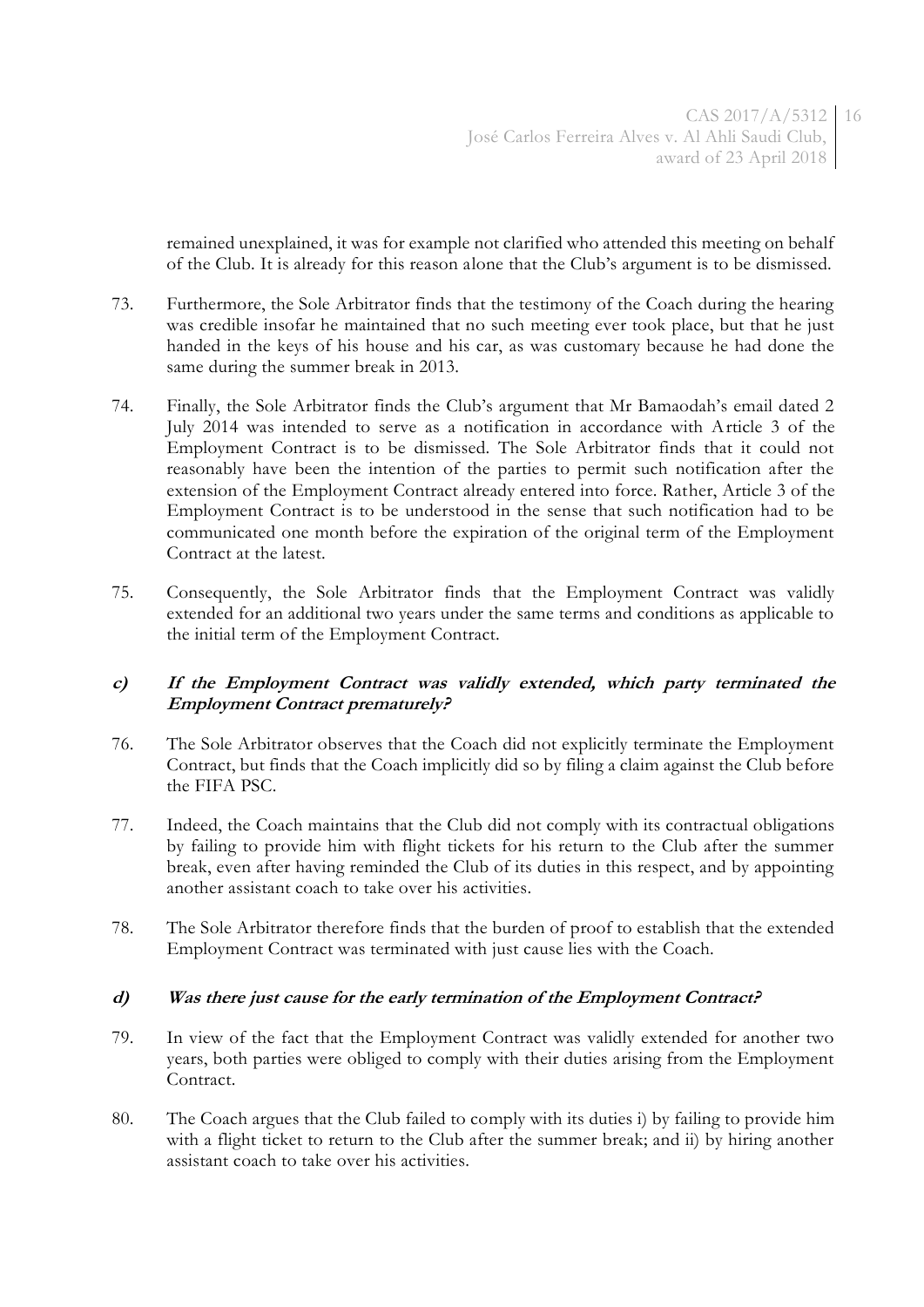- 81. In determining whether an employment contract has been terminated with just cause, one has to resort to Article 337(1) and (2) SCO. This provision determines as follows:
	- *"1. Both employer and employee may terminate the employment relationship with immediate effect at any time for good cause; the party doing so must give his reasons in writing at the other party's request.*
	- *2. In particular, good cause is any circumstance which renders the continuation of the employment relationship in good faith unconscionable for the party giving notice".*
- 82. Although the FIFA RSTP are not directly applicable to the matter at hand, the Sole Arbitrator observes that the test to be applied is identical, for also when examining whether there has been a "just cause" in the sense of the FIFA RSTP, CAS panels have resorted to Article 337(2) SCO in determining whether an employment contract could validly be terminated prematurely. Indeed, the Sole Arbitrator notes that in, for instance, CAS 2006/A/1180, a CAS panel stated the following:

*"The RSTP 2001 do not define when there is "just cause" to terminate a contract. In its established legal practice, CAS has therefore referred to Swiss law in order to determine the purport of the term "just cause". Pursuant to this, an employment contract which has been concluded for a fixed term, can only be terminated prior to expiry of the term of the contract if there are "valid reasons" or if the parties reach mutual agreement on the end of the contract (see also ATF 110 I 167; WYLER R., Droit du travail, Berne 2002, p. 323 and STAEHELIN/VISCHER, Kommentar zum Schweizerischen Zivilgesetzbuch, Obligationenrecht, Teilband V 2c, Der Arbeitsvertrag, Art. 319-362 OR, Zurich 1996, marg. no. 17 ad Art. 334, p. 479).*  In this regard Art. 337 para. 2 of the Code of Obligations (CO) states – according to the translation into *English by the Swiss-American Chamber of Commerce: "A valid reason is considered to be, in particular, any circumstances under which, if existing, the terminating party can in good faith not be expected to continue the employment relationship". According to Swiss case law, whether there is "good cause" for termination of a contract depends on the overall circumstances of the case (ATF 108 II 444, 446; ATF 2 February 2001, 4C.240/2000 no. 3 b aa). Particular importance is thereby attached to the nature of the breach of obligation. The Swiss Federal Supreme Court has ruled that the existence of a valid reason has to be admitted when the essential conditions, whether of an objective or personal nature, under which the contract was concluded are no longer present (ATF 101 Ia 545). In other words, it may be deemed to be a case for applying the clausula rebus sic stantibus (ATF 5 May 2003, 4C.67/2003 no. 2). According to Swiss law, only a breach which is of a certain severity justifies termination of a contract without prior warning (ATF 127 III 153; ATF 121 III 467; ATF 117 II 560; ATF 116 II 145 and ATF 108 II 444, 446). In principle, the breach is considered to be of a certain severity when there are objective criteria which do not reasonably permit an expectation that the employment relationship between the parties be continued, such as a serious breach of confidence (ATF 2 February 2001, 4C.240/2000 no. 3 b aa; ATF 5 May 2003, 4C.67/2003 no. 2; WYLER R., op. cit., p. 364 and TERCIER P., Les contrats spéciaux, Zurich et al. 2003, no. 3402, p. 496). Pursuant to the established case law of the Swiss Federal Supreme Court, early termination for valid reasons must, however, be restrictively admitted (ATF 2 February 2001, 4C.240/2000 no. 3 b aa; ATF 127 III 351; WYLER R., op. cit., p. 364 and TERCIER P., op. cit., no. 3394, p. 495)"* (CAS 2006/A/1180, para. 25 of the abstract published on the CAS website).

83. The Sole Arbitrator fully adheres to this reasoning and turns his attention to assessing whether this threshold has been met in the case at hand.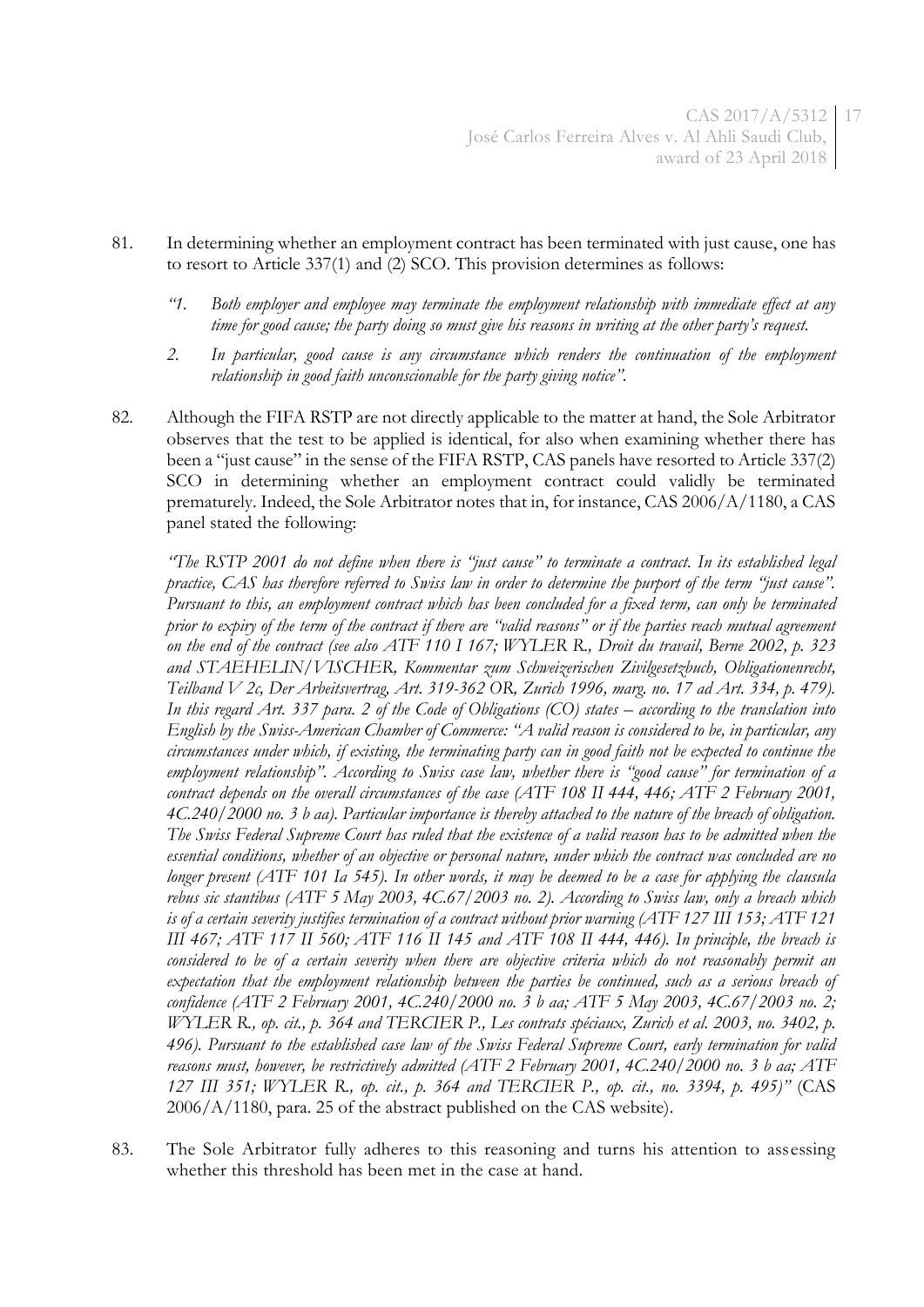- 84. The Sole Arbitrator finds that the Coach did not establish that the Club hired another assistant coach to take over his activities. This was contested by the Club, was not corroborated by any evidence.
- 85. The Sole Arbitrator however notes that the Coach requested the Club to be provided with flight tickets to return to the Club after the summer break by email dated 1 July 2014, which email effectively served as a formal notice to the Club. The Sole Arbitrator considered the Coach's testimony to be credible insofar he maintained that it was customary for the Club to book flight tickets directly. The Sole Arbitrator observes that it remained undisputed that the Club did not provide the Coach with flight tickets, even after the Coach specifically asked it to do so.
- 86. The Club's argument that, pursuant to Article 6 of the Employment Contract, the Coach had to purchase flight tickets himself, following which the Club would reimburse him for his expenses, is to be dismissed.
- 87. Article 6 of the Employment Contract determines as follows:

*"The [Coach] shall be entitled annually to two air tickets for him and two for his wife and two tickets for 2 children IF they come to KSA ONLY – Jeddah to his home country when he avails of his annual leave. The [Coach] shall not be entitled to claim ticket value in cash when he does not avail of his annual leave or postpone it".*

- 88. The Sole Arbitrator finds that it cannot be derived from Article 6 of the Employment Contract that the Coach should have purchased the flight tickets himself and that the Club would reimburse him later. The Sole Arbitrator therefore finds that it was in principle the Club's duty to provide the Coach with flight tickets.
- 89. Furthermore, as already mentioned *supra*, the Sole Arbitrator finds that the Coach convincingly testified that it was customary to hand in the keys of his house and car prior to leaving for summer vacation, as he had done the same during the summer break in 2013.
- 90. Because it remained undisputed that the Club did not provide the Coach with flight tickets, even after the Coach specifically reminded the Club to do so, and, importantly, also because Mr Bamaodah informed the Coach by email dated 2 July 2014 that his Employment Contract had been terminated, the Sole Arbitrator finds that the Coach could objectively understand that the Club would not comply with its obligations under the extended Employment Contract and therefore come to the conclusion that the situation did not reasonably permit *"an expectation that the employment relationship between the parties be continued"*, as alluded to in the jurisprudence of the Swiss Federal Tribunal above.
- 91. Moreover, since the Club was obliged to provide the Coach with flight tickets, the Club's argument that the Coach did not comply with his obligations under the Employment Contract by not timely resuming his duties with the Club, is to be dismissed.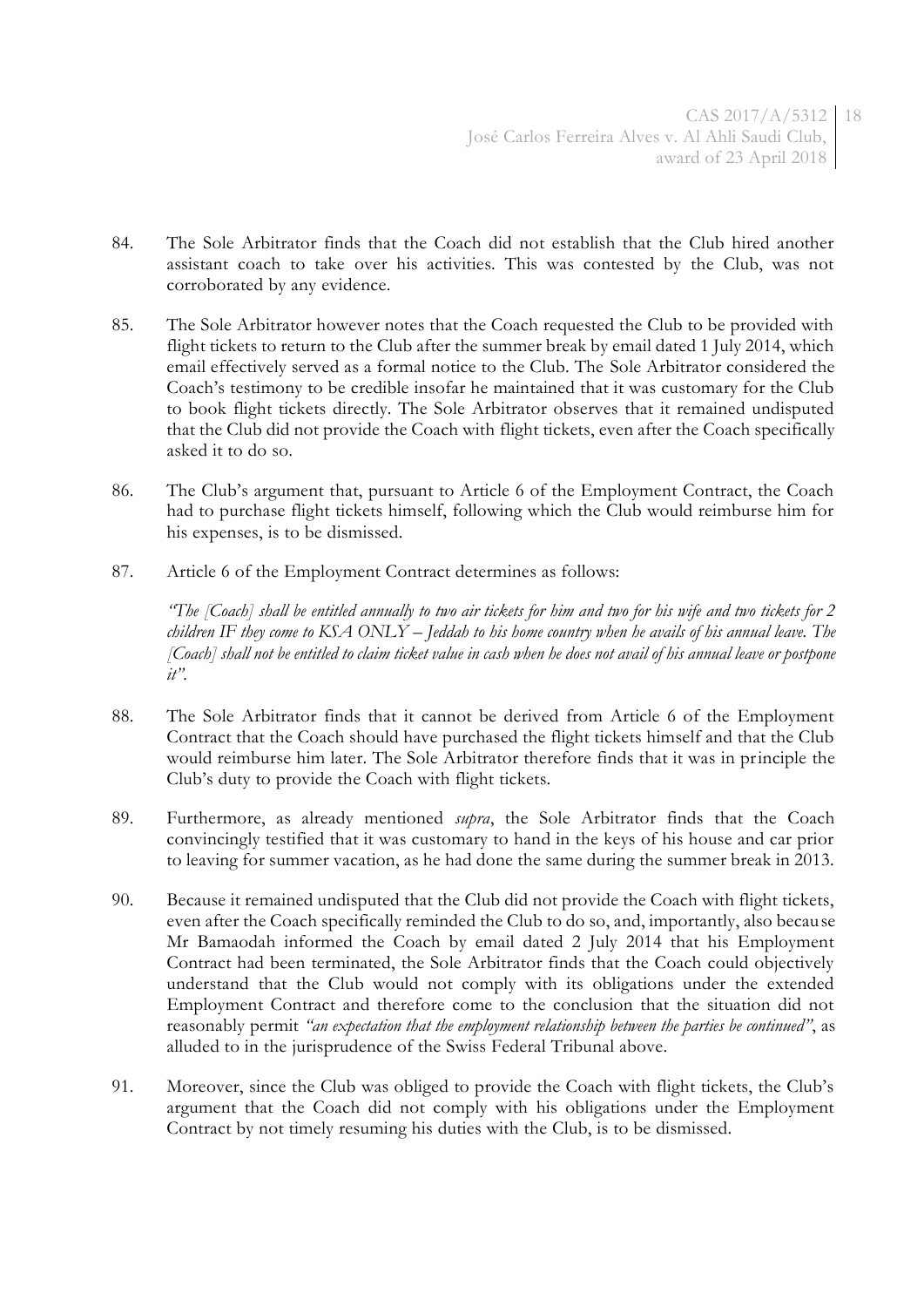- 92. Although the Sole Arbitrator finds that the Coach could have been more active than sending only one email to the Club if he was truly fully dedicated to continuing his professional career with the Club, the Sole Arbitrator finds that the Coach's inactivity does not stand in the way of concluding that the Coach at the relevant moment in time had a good reason to terminate his Employment Contract. The Sole Arbitrator however finds that the Coach's inactivity cannot remain without consequences and finds that this should be taken into account in awarding an appropriate amount of compensation for breach of contract, as will be dealt with in more detail below.
- 93. Notwithstanding the Coach's contributory negligence, the Sole Arbitrator finds that the Coach had just cause to terminate the Employment Contract prematurely.

#### **e) What are the financial consequences thereof?**

- 94. Since the Coach terminated the Employment Contract with just cause, the Coach is in principle entitled to be compensated for his damages.
- 95. The Sole Arbitrator observes that the Employment Contract does not contain a liquidated damages clause.
- 96. Article 337(b)(1) SCO determines as follows:

*"Where the good cause for terminating the employment relationship with immediate effect consists in breach of*  contract by one party, he is fully liable in damages with due regard to all claims arising under the employment *relationship".*

- 97. Accordingly, the Coach's damages in principle consist of the full remuneration he was entitled to receive from the Club under the extended Employment Contract.
- 98. Indeed, the Coach claims an amount of USD 96,000 as compensation for breach of contract by the Club, corresponding to 24 monthly salaries in the amount of USD 4,000 each, from 28 July 2014 until 27 July 2016.
- 99. The Sole Arbitrator finds that this is indeed an appropriate starting point to determine the calculation of the damages due to be paid by the Club to the Coach.
- 100. The Coach testified that he did not have any alternative employment during the extended term of the Employment Contract, which remained uncontested by the Club.
- 101. The Sole Arbitrator therefore finds that the Coach in principle indeed incurred damages in a total amount of USD 96,000, as the Coach would have been paid this amount in case the Club would not have breached its obligations under the extended Employment Contract.
- 102. However, as indicated above, although entitled to terminate the extended Employment Contract prematurely, the Sole Arbitrator finds that the Coach did not show a lot of dedication to resume his career with the Club. Indeed, the Coach only sent one email to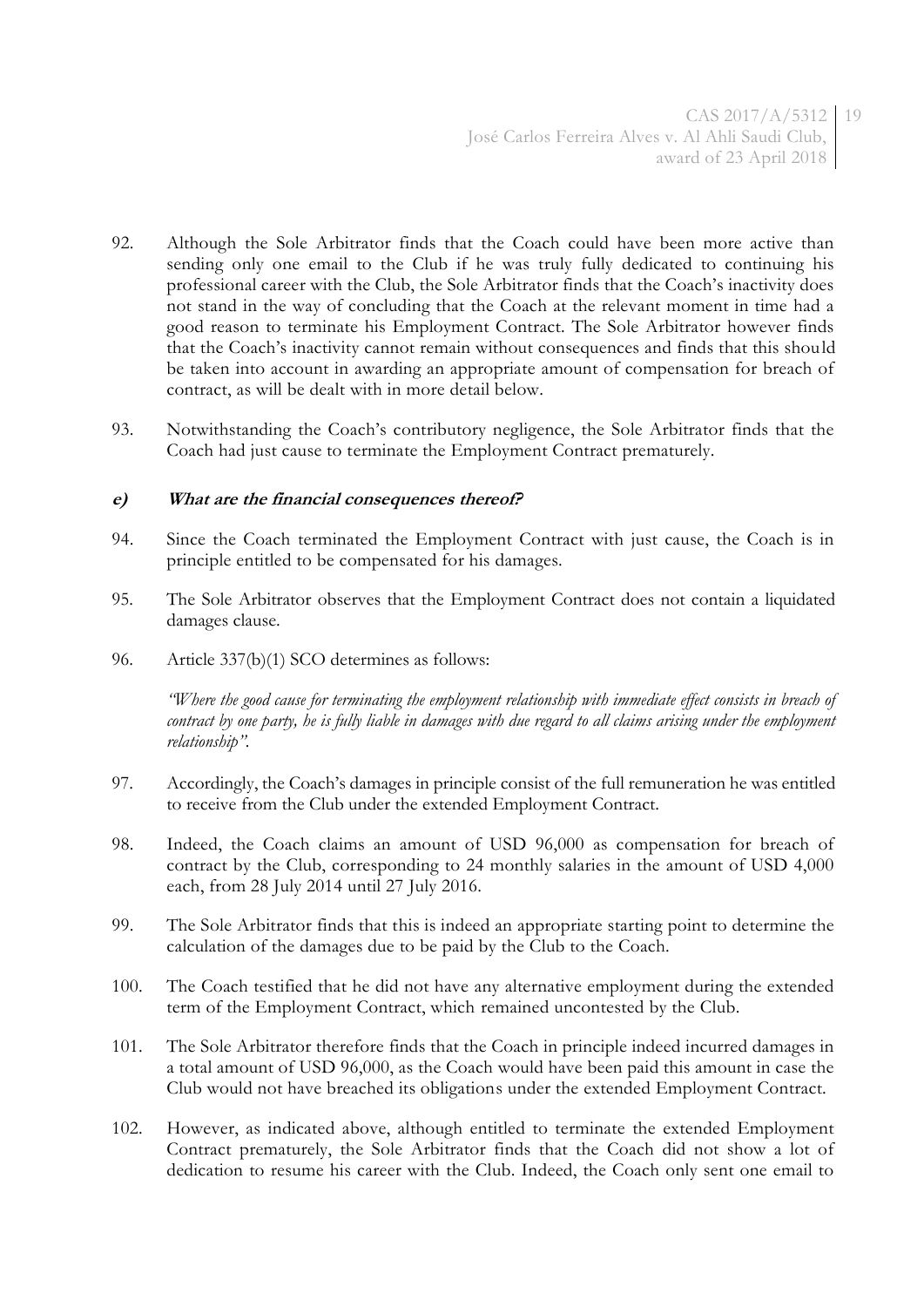the Club with the request to provide him with flight tickets on 1 July 2014. After that, the Coach remained silent until he lodged a claim with FIFA on 27 January 2015 (i.e. almost seven months after his last email). The Sole Arbitrator finds that the Coach could for instance have tried to set up a meeting with the Club in order to discuss the situation, or to repeatedly remind the Club of its payment obligations under the Employment Contract. The Coach's silence of nearly seven months may well have given the Club the impression that the Coach had no particular objection against the early termination and that he would not claim the remainder of his salary. The Sole Arbitrator finds that this behaviour exacerbated the position of the Club.

103. The Sole Arbitrator observes that Article 44(1) SCO determines as follows:

*"Where the injured party consented to the action which caused the loss or damage or circumstances attributable to him helped give rise to or compound the loss or damage or otherwise exacerbated the position of the party liable for it, the court may reduce the compensation due or even dispense with it entirely".*

104. The Sole Arbitrator observes that CAS jurisprudence determined the following in respect of the application of Article 44(1) SCO:

*"[…] according to Article 44 para. 1 CO, compensation may be reduced if there are circumstances attributable to the injured party that helped to give rise to or increase the damage"* (CAS 2014/A/3647-3648, §121 of the abstract published on the CAS website).

- 105. The Sole Arbitrator finds that the inactivity of the Coach shall be taken into account in awarding compensation and that as a consequence thereof the compensation for breach of contract to be paid by the Club to the Coach is to be reduced. Although realising that determining a percentage always appears arbitrary, the Sole Arbitrator considers it just and fair that the compensation for breach of contract in the amount of USD 96,000 shall be reduced with 25% to an amount of USD 72,000.
- 106. As to the *dies a quo* of the interest to be paid over this amount, the Sole Arbitrator notes that the Coach argues that the interest should start to accrue as from the date of receipt of his claim by the FIFA PSC.
- 107. The Sole Arbitrator however finds that, as was also decided by the Single Judge in the Appealed Decision, the date of notification of the Coach's claim to the Club is the relevant moment in time, as the Employment Contract was implicitly terminated by means of this document. Interest shall therefore start to accrue as from 18 March 2015 until the effective date of payment.
- 108. Consequently, the Sole Arbitrator finds that the Club shall pay compensation for breach of contract in an amount of USD 72,000 to the Coach, plus interest at a rate of 5% *per annum* as from 18 March 2015 until the effective date of payment.